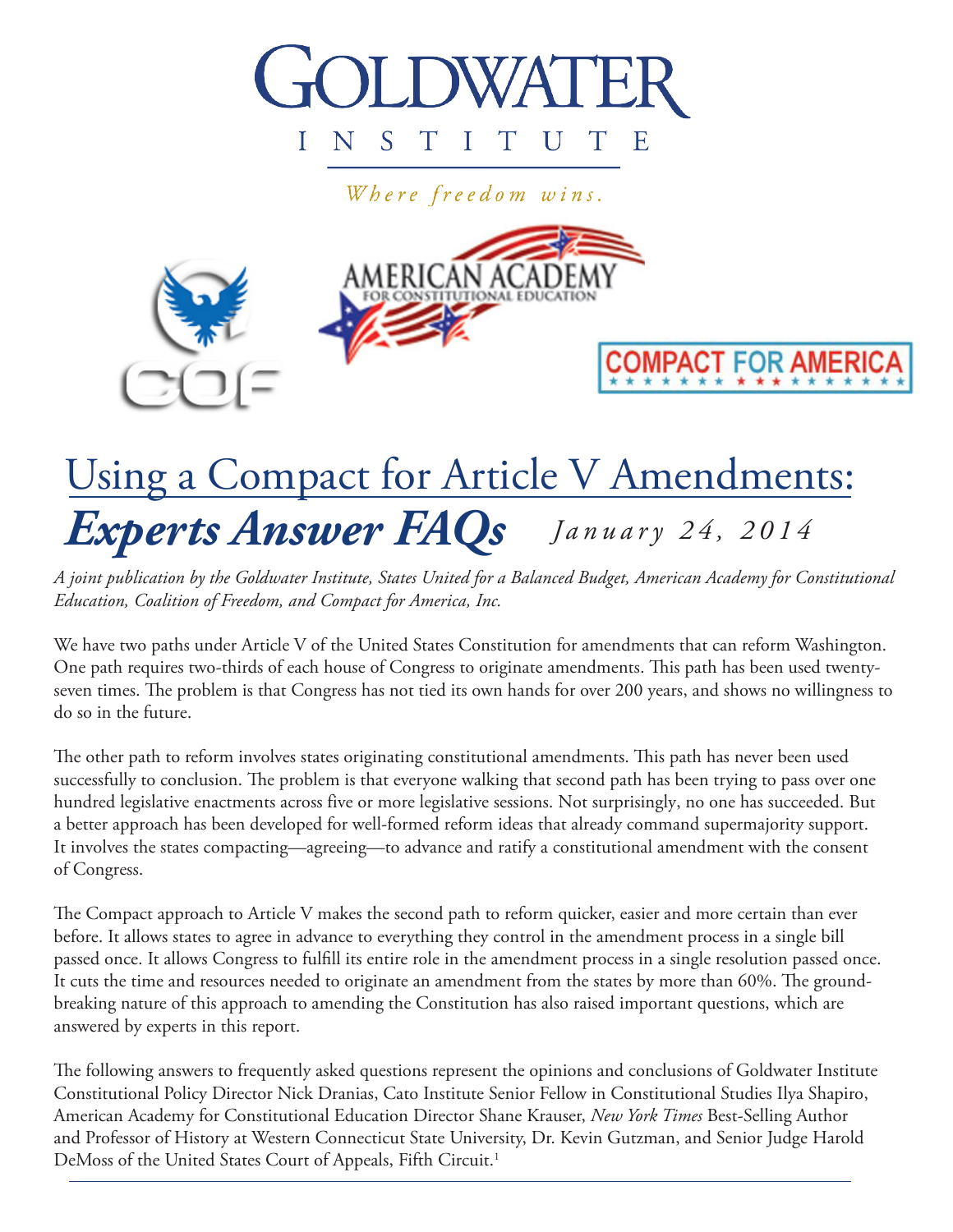# EXECUTIVE SUMMARY

The Compact for a Balanced Budget is an agreement among the states that quickly and safely advances a powerful federal balanced budget amendment under Article V of the United States Constitution. Without this agreement in place, Article V would otherwise require the following legislative actions to take place before the Constitution would be deemed amended by the states: 1) two-thirds of the legislatures of the states would have to pass a resolution applying for Congress to call a convention for proposing amendments; 2) Congress would then need to pass a resolution calling the convention; 3) at least a majority of states would then need to pass resolutions or bills appointing and instructing delegates to the convention; 4) the convention would then need to meet and propose the amendment for ratification; 5) Congress would then need to pass a resolution referring that amendment to the States for ratification by legislative action or in-state convention; and 6) three-fourths of the states would then be required to pass resolutions ratifying the amendment or the same number must pass bills organizing instate conventions and those conventions must ratify the proposed amendment.

By contrast, the Compact for a Balanced Budget allows the member states to agree in advance in a *single* piece of legislation to *all* components of the constitutional amendment process that the states control—from the application to Congress, to the text of the proposed amendment, to delegate selection and instructions, to convention logistics and rules, to the ultimate ratification. The amendment process is set in motion by a single counterpart congressional resolution, which impliedly consents to the Compact and completely fulfills Congress' role under Article V—from the call for the convention, to the ultimate ratification referral of the proposed amendment.

Using this "Compact for America" approach to Article V, a federal balanced budget amendment originating from the states can be proposed and ratified within the span of a single session year and with a grand total of 39 legislative actions. This is in stark contrast to what would otherwise be required to generate a constitutional amendment from the states under Article V without a compact—namely, 100+ legislative actions across five or more legislative sessions. The compact approach thereby promises to enable states to originate many other amendments long sought outside of Washington, including term limits and tax reform.

Naturally, this ground-breaking vehicle for reform has raised a number of important legal and constitutional questions. We welcome those questions because settled law and history provide clear answers.

<sup>&</sup>lt;sup>1</sup> Judge DeMoss joins this publication in a personal capacity and should not be regarded as expressing an opinion of the United States Court of Appeals, Fifth Circuit.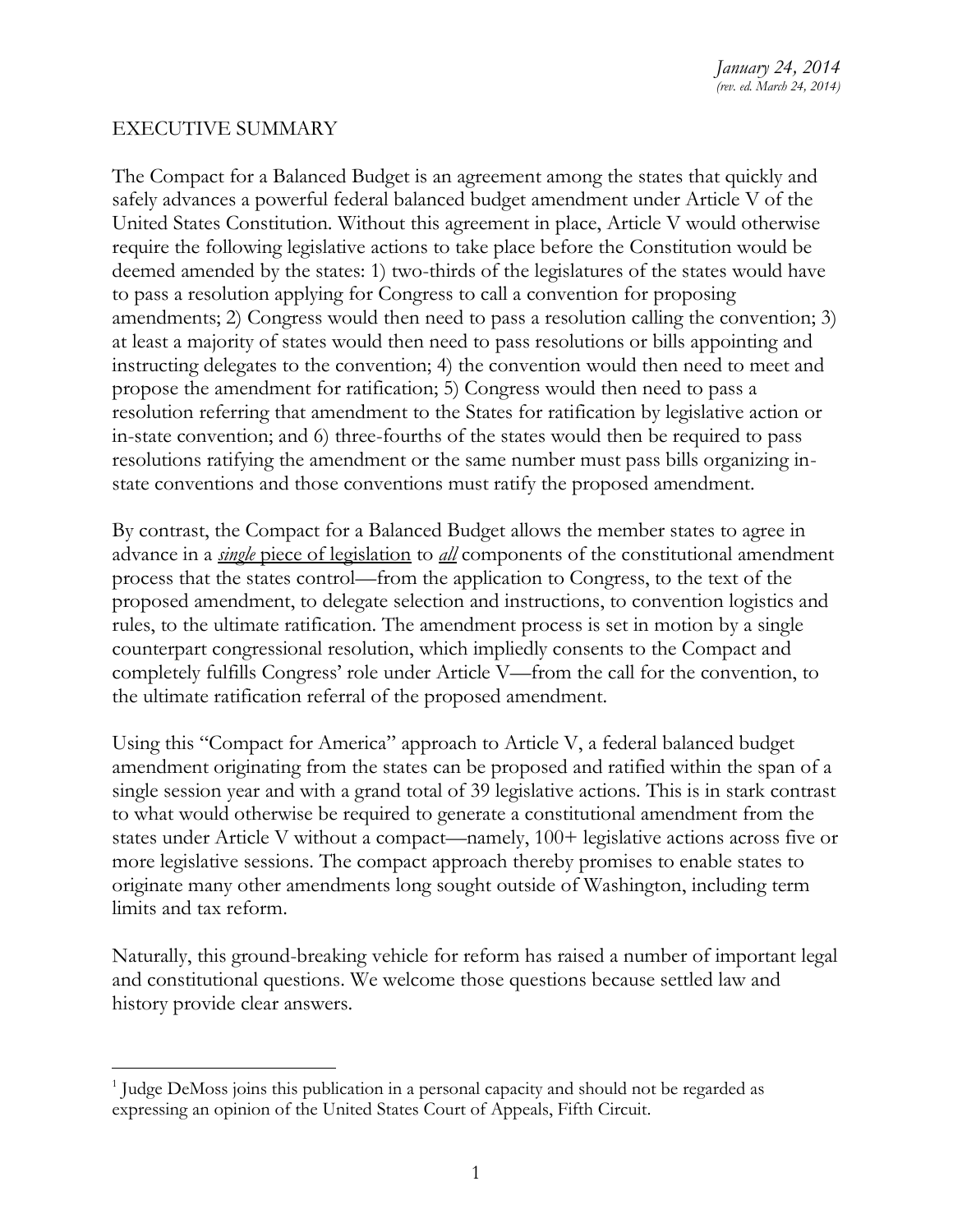# FAQ Contents

| 1. Can the States combine into one bill all of the legislative actions that must follow<br>the sequence set forth in Article V to generate a constitutional amendment?3    |    |
|----------------------------------------------------------------------------------------------------------------------------------------------------------------------------|----|
| 2. Was it supposed to be extraordinarily difficult to originate constitutional                                                                                             |    |
| 3. Does Article V require free-ranging legislative deliberation by different and<br>independent legislative bodies acting as "circuit breakers" during each of its stages? |    |
| 4. Does an Article V convention have to involve more legislative deliberation than<br>just an up or down vote on a pre-drafted amendment after entertaining debate on the  |    |
| 5. But can the States limit the Article V convention to considering a specific                                                                                             | 10 |
| 6. Are the States prohibited from joining the Compact before Congress impliedly                                                                                            |    |
| 7. Can the Compact Commission and Administrator organized by the Compact<br>operate before Congress impliedly consents to the compact in the counterpart                   |    |
| 8. Is the President required to appoint with the advice and consent of the U.S.<br>Senate the Compact Administrator and the members of the Compact Commission,             |    |
| 9. Is the President required to sign and approve the counterpart congressional<br>resolution calling the Article V convention in accordance with the Compact? 19           |    |
| 10. Does the Compact violate the rule against entrenchment by refusing to allow the                                                                                        |    |
| 11. Does it violate separation of powers doctrine for governors to serve as delegates                                                                                      |    |
| 12. Is the Compact a prohibited treaty, alliance or confederation?21                                                                                                       |    |
| 13. Is the Compact's requirement of one-state/one-vote at the convention contrary to                                                                                       |    |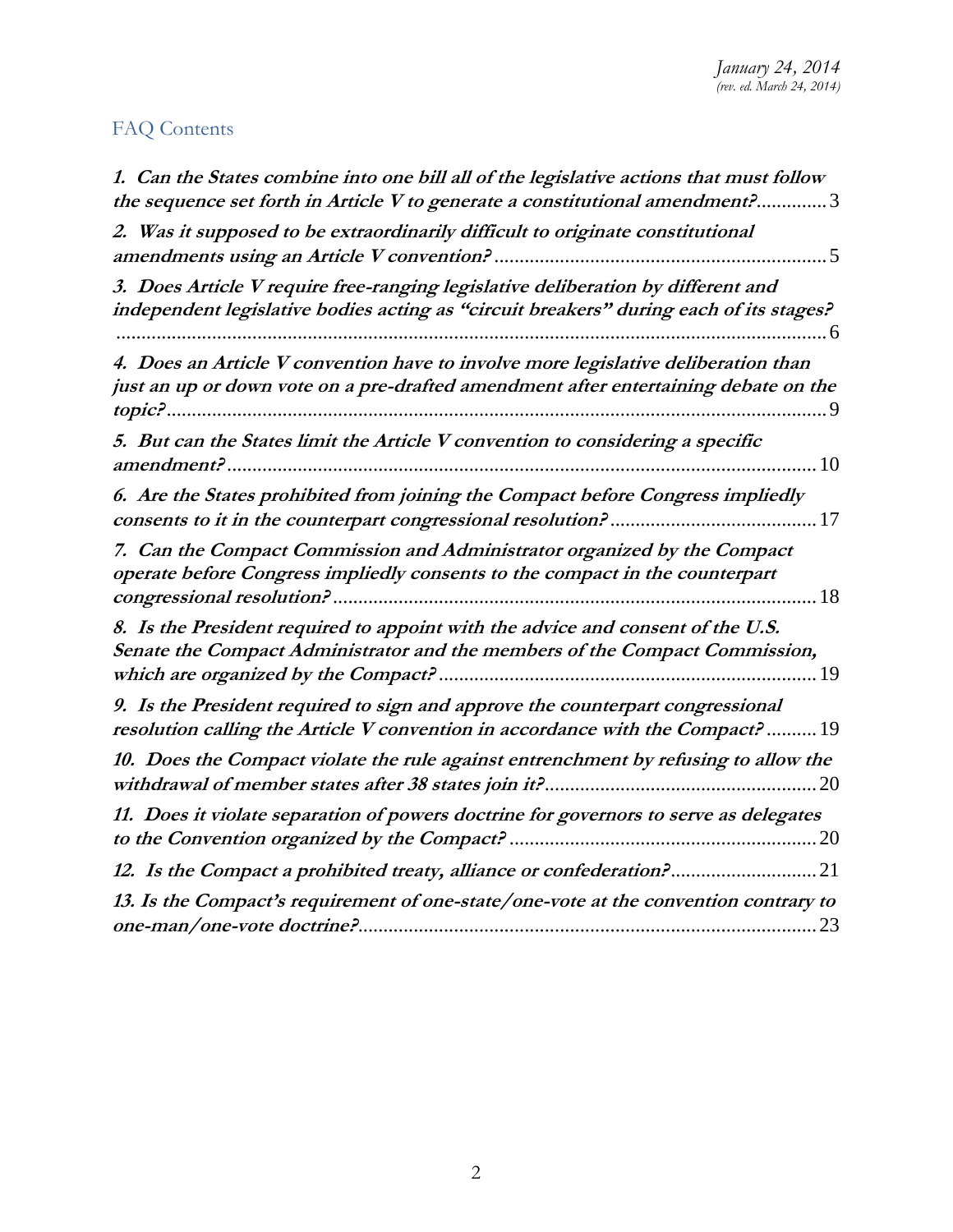#### <span id="page-3-0"></span>**1. Can the States combine into one bill all of the legislative actions that must follow the sequence set forth in Article V to generate a constitutional amendment?**

Yes. The key to consolidating so much sequentially-triggered legislation into the Compact's two overarching legislative components (the interstate compact and the counterpart congressional resolution) is the use of contingent effective dates—also known as "conditional enactments" or "tie-barring"—to ensure that each piece of consolidated legislation only goes "live" at the right time.

By using contingent effective dates, the Compact is able to embed or "nest" each legislative stage of the amendment by convention process into a single enactment for the states and a single resolution for Congress. Each nested legislative component only becomes effective upon the happening of an appropriate trigger event. For example, the Compact's nested Article V application is designed not to go live and trigger a convention call from Congress until at least 38 states join the compact and agree to be bound by its provisions. Similarly, the prospective ratification of the contemplated balanced budget amendment will only go live if Congress first enacts the counterpart omnibus concurrent resolution, which prospectively refers the BBA for legislative ratification, and only if the BBA is first proposed by the convention.

Such conditional enactments are common components of congressional legislation, including legislation approving interstate compacts,<sup>2</sup> as well as within many existing interstate and federal-territorial compacts.<sup>3</sup> In fact, the U.S. Supreme Court and courts in 45 states and territories have recognized the viability of conditional enactments for a wide range of both state and federal legislation, <sup>4</sup> including state laws that were enacted

<sup>2</sup> *See, e.g.,* Omnibus Low–Level Radioactive Waste Interstate Compact Consent Act, Pub. L. 99-240, Title II, 99 Stat. 1842, 1859 (1986), available at http://www.gpo.gov/fdsys/pkg/STATUTE-99/pdf/STATUTE-99-Pg1842.pdf; Northeast Interstate Dairy Compact, 7 U.S.C. § 7256 (1996). 3 *See, e.g.*, Compact of Free Association Act of 1985, Pub. L. 99-239, Title II, 99 Stat. 1770, 1800, available at http://www.gpo.gov/fdsys/pkg/STATUTE-99/pdf/STATUTE-99-Pg1770.pdf; Jennings Randolph Lake Project Compact authorized, W. Va. Code, § 29-1J-1 (1994); Interstate Compact on Licensure of Participants in Live Racing with Parimutuel Wagering, Ky. Rev. Stat. § 230.3751 (2001); Interstate Compact on Juveniles, Wyo. Stat. § 14-6-102 (1977)

<sup>4</sup> *See, e.g.*, *Marshall Field & Co. v. Clark,* 143 U.S. 649 (1892); Opinion of the Justices, 287 Ala. 326 (1971); *Thalheimer v. Board of Supervisors of Maricopa County,* 11 Ariz. 430, 94 P. 1129 (Ariz. Terr. 1908); *Thomas v. Trice,* 145 Ark. 143 (1920); *Busch v. Turner*, 26 Cal. 2d 817 (1945); *People ex rel. Moore v. Perkins*, 56 Colo. 17 (1913); *Pratt v. Allen,* 13 Conn. 119 (1839); *Rice v. Foster,* 4 Harr. 479 (De. 1847); *Opinion to the Governor,* 239 So. 2d 1 (Fla. 1970); *Henson v. Georgia Industrial Realty Co.,* 220 Ga. 857 (1965); *Gillesby v. Board of Commissioners of Canyon County,* 17 Idaho 586 (1910); *Wirtz v. Quinn*, 953 N.E.2d 899 (Ill. 2011); *Lafayette, M&BR Co. v. Geiger,* 34 Ind. 185 (1870); *Colton v. Branstad*, 372 N.W. 2d 184 (Iowa 1985); *Phoenix Ins. Co. of N.Y. v. Welch*, 29 Kan. 672 (1883); *Walton v. Carter,* 337 S.W. 2d 674 (Ky. 1960); *City of Alexandria v. Alexandria Fire Fighters Ass'n, Local No. 540,* 220 La. 754 (1954); *Smigiel v. Franchot*, 410 Md. 302 (2009); *Howes Bros. Co. v. Mass. Unemployment Compensation*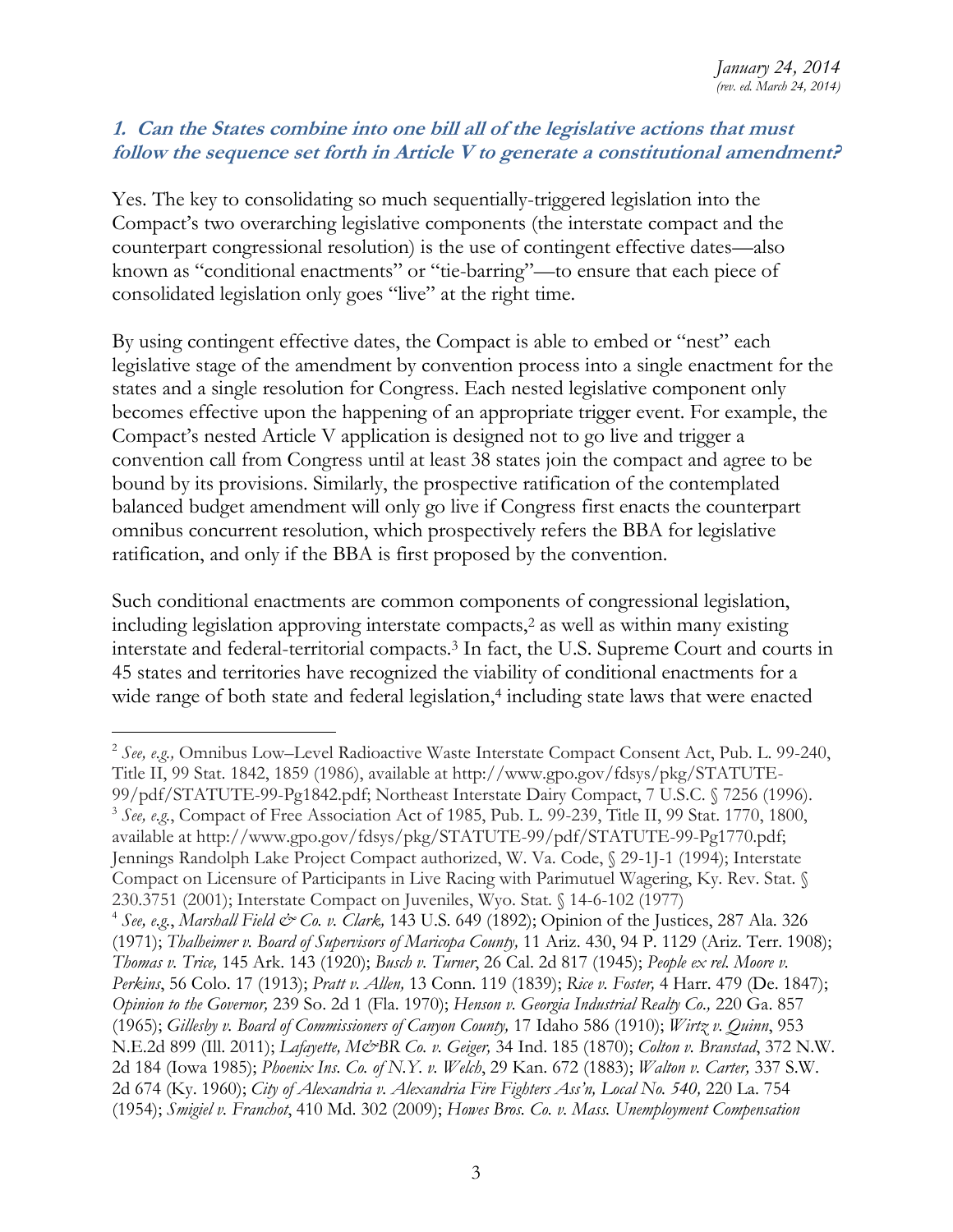contingent on the passage of new federal laws. <sup>5</sup> As explained by one typical court decision, "[l]egislation, the effectiveness of which is conditioned upon the happening of a contingency, has generally been upheld."<sup>6</sup> Courts defer to "broad legislative discretion"<sup>7</sup> when conditional enactments are used.

Because a State's authority over whether to apply for an Article V convention or to legislatively ratify an amendment is as plenary as any other form of legislation, it is therefore our finding and conclusion that the foregoing case law sustains the use of a conditional enactment in connection with Article V applications and ratifications. The novelty of this approach is no argument against the overwhelming weight and logic of centuries of case law that is directly on point.

In connection with this conclusion, it is important to emphasize that there is absolutely no textual conflict between Article V and the use of a conditional enactment to pre-ratify a desired amendment. After all, the Compact's pre-ratification is made subject to a conditional enactment that makes its effectiveness entirely contingent on: a) the convention proposing the balanced budget amendment; and b) Congress selecting

*Commission*, 296 Mass. 275 (1936); *Council of Orgs. & Ors. For Educ. About Parochiaid, Inc. v. Governor*, 455 Mich. 557 (1997); *State v. Cooley,* 65 Minn. 406 (1896); *Schuller v. Bordeaux*, 64 Miss. 59 (1886); *In re O'Brien*, 29 Mont. 530 (1904); A*kin v. Director of Revenue,* 934 S.W.2d 295 (Mo. 1996); *State v. Second Judicial Dist. Ct. in & for Churchill County,* 30 Nev. 225 (1908); *State v. Liedtke,* 9 Neb. 490 (1880); *State ex rel. Pearson,* 61 N.H. 264 (1881); *In re Thaxton*, 78 N.M. 668 (1968); *People v. Fire Ass'n of Philadelphia*, 92 N.Y. 311 (1883); *Fullam v. Brock*, 271 N.C. 145 (1967); *Enderson v. Hildenbrand*, 52 N.D. 533 (1925); *Gordon v. State*, 23 N.E. 63 (Ohio 1889); *State ex rel. Murray v. Carter*, 167 Okla. 473 (1934); *Hazell v. Brown*, 242 P.3d 743 (Or. App. 2010); *Appeal of Locke*, 72 Pa. 491 (1873); *Joytime Distributors & Amusement Co. v. State*, 338 S.C. 634 (1999); *Clark v. State ex rel. Bobo*, 113 S.W.2d 374 (Tenn. 1938); *State Highway Dept. v. Gorham*, 139 Tex. 361 (1942); *Bull v. Reed*, 54 Va. 78 (1855); *State v. Baldwin,* 140 Vt. 501 (1981); S*tate ex rel. Zilisch v. Auer*, 197 Wis. 284 (1928); *Brower v. State*, 137 Wash. 2d 44 (1998); *Le Page v. Bailey*, 114 W. Va. 25 (1933).

<sup>5</sup> *See, e.g*., *State v. Dumler*, 559 P.2d 798 (Kan. 1977); *Bracey Advertising Co. v. North Carolina Dept. of Transportation*, 241 S.E.2d 146 (N.C. Ct. App. 1978).

<sup>6</sup> *Helmsley v. Borough of Ft. Lee*, 394 A.2d 65, 82 (N.J. 1978). Of course, this robust general rule is not totally without exception. In a case of first impression, the Missouri Supreme Court recently rejected the use of contingent effective dates where a legislative act was made contingent on the passage of another act on a "completely different matter" because doing so violated a state constitutional single subject rule. *Missouri Roundtable for Life, Inc. v. State*, 396 S.W.3d 348 (Mo. 2013). The Compact's contingent effective dates, however, do not pose a single subject rule violation. The contingencies are subject to the passage of legislation that obviously relates to the same purpose as the Compact; specifically, the passage of substantially identical compact language in other states and the congressional components of the Article V process the Compact invokes. Thus, the contingent effective dates in the Compact are exactly like the contingency upheld in *Akin v. Dir. of Revenue*, 934 S.W.2d 295, 299 (Mo. 1996), in which the Missouri Supreme Court ruled the "legislature may constitutionally condition a law to take effect upon the happening of a future event." <sup>7</sup> *Helmsley*, 394 A.2d at 83.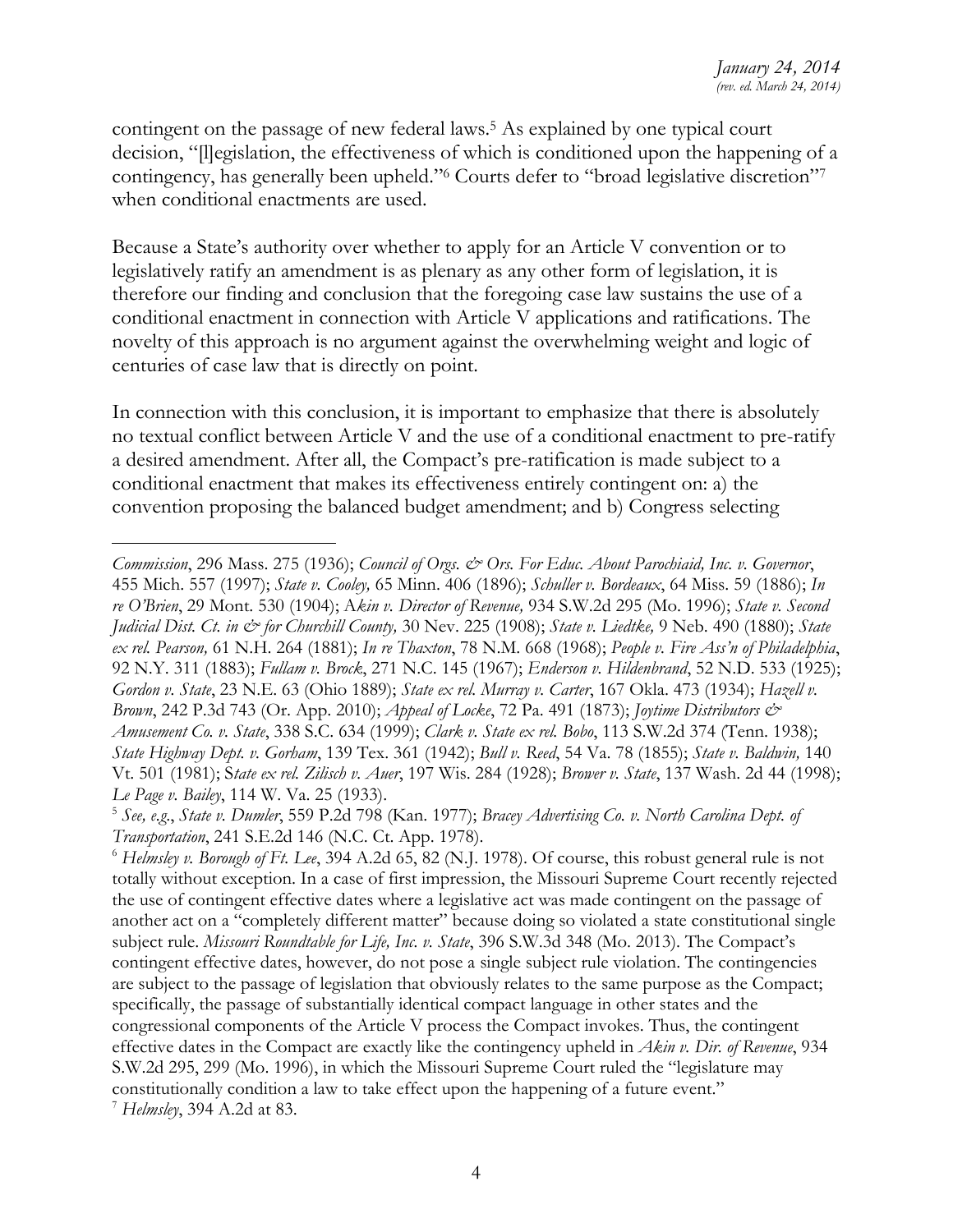legislative ratification of that proposed amendment. Because of the foregoing conditional enactment, the ratification will go live (if it ever goes live) only in the precise sequence required by the text of Article V. Hence, there is no textual conflict between Article V and the Compact's use of a conditional enactment to pre-ratify a desired amendment.

To find a constitutional problem, one would have to resort to an argument that the Compact violates the "spirit" or purpose of Article V. But to the extent that the use of conditional enactments makes the ratification process more controllable by a legislature or the process more conducive to generating amendments from the states, the following FAQ answers demonstrate that effect is fully consistent with the public understanding and purpose of Article V at the time of the founding. Simply put, the text, original intent and purpose of Article V is fully consistent with using conditional enactments to embed multiple legislative actions within a compact to more easily originate specific constitutional amendments from the States.

# <span id="page-5-0"></span>**2. Was it supposed to be extraordinarily difficult to originate constitutional amendments using an Article V convention?**

Not really. Article V was neither supposed to be extraordinarily difficult nor extraordinarily easy. It was meant to strike a balance between these two extremes. We know this because, in Federalist No. 43, for example, James Madison emphasized that Article V "guards equally against that extreme facility, which would render the Constitution too mutable; and that extreme difficulty, which might perpetuate its discovered faults."<sup>8</sup>

If anything, the balance struck by Article V between facility and difficulty was meant to allow for amendments to be accomplished *more easily* than was the Founder's experience in attempting to revise the Articles of Confederation. After all, Madison famously complained prior to the Philadelphia Convention that the unanimous alteration provision of the Articles of Confederation allowed Rhode Island, which had only 1/60<sup>th</sup> of the population of the country, to thwart the will of all other states in regard to delegating a tariff power to the Confederation Congress. There is no question amendments through Article V convention process are easier than that. The relative ease of amendments was also emphasized in Federalist No. 85, in which Alexander Hamilton represented there

<sup>8</sup> Federalist No. 43 in The Federalist (The Gideon Edition), Edited with an Introduction, Reader's Guide, Constitutional Cross-reference, Index, and Glossary by George W. Carey and James McClellan (Indianapolis: Liberty Fund, 2001), available at

[http://oll.libertyfund.org/?option=com\\_staticxt&staticfile=show.php%3Ftitle=788&chapter=1086](http://oll.libertyfund.org/?option=com_staticxt&staticfile=show.php%3Ftitle=788&chapter=108643&layout=html&Itemid=27) [43&layout=html&Itemid=27](http://oll.libertyfund.org/?option=com_staticxt&staticfile=show.php%3Ftitle=788&chapter=108643&layout=html&Itemid=27)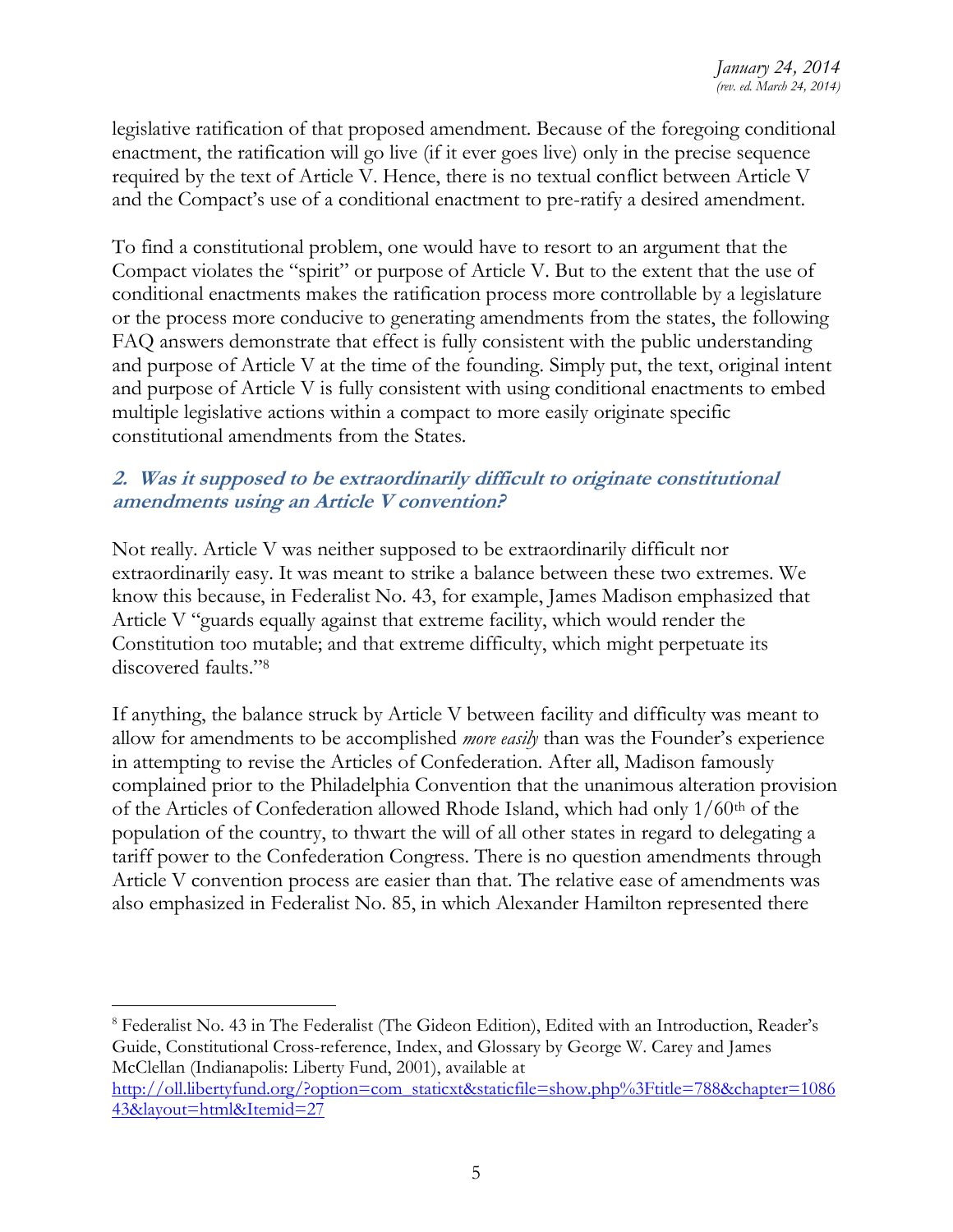was "no comparison between the facility of affecting an amendment, and that of establishing in the first instance a complete Constitution."<sup>9</sup>

The relative ease with which the Article V amendment process was meant to be utilized by the states was further emphasized during the ratification debates. Rebutting Patrick Henry's lengthy oration at the Virginia Ratification convention that it was too difficult for the states to use Article V, George Nicholas responded, "[i]t is natural to conclude that those States who will apply for calling the Convention, will concur in the ratification of the proposed amendments."<sup>10</sup> Likewise, during the New Jersey ratification debates, the New Jersey Journal wrote that the Constitution included "an easy mode for redress and amendment in case the theory should disappoint when reduced to practice."<sup>11</sup> Similarly, at the time of the Connecticut ratification debates, Roger Sherman wrote, "[i]f, upon experience, it should be found deficient, it [the Constitution] provides an easy and peaceable mode of making amendments."<sup>12</sup> No advocate of the ratification of the Constitution argued that the mode of amendment available to the States was meant to be difficult, much less extraordinarily difficult. No one intended for constitutional amendments to become an everyday occurrence, to be sure, but the Article V amendment process was never meant to be reserved only for the most extraordinary world-historical issues like ending slavery.

# <span id="page-6-0"></span>**3. Does Article V require free-ranging legislative deliberation by different and independent legislative bodies acting as "circuit breakers" during each of its stages?**

No. While free-ranging, independent legislative deliberation by distinct legislative bodies *can* take place in the course of the Article V amendment process, there is no founding era evidence that such deliberation was a *requirement* of the process. If anything, the best evidence indicates that the convention mode of proposing amendments was meant to

<sup>9</sup> Federalist No. 85 in *id.*, available at

[http://oll.libertyfund.org/?option=com\\_staticxt&staticfile=show.php%3Ftitle=788&chapter=1087](http://oll.libertyfund.org/?option=com_staticxt&staticfile=show.php%3Ftitle=788&chapter=108727&layout=html&Itemid=27) [27&layout=html&Itemid=27](http://oll.libertyfund.org/?option=com_staticxt&staticfile=show.php%3Ftitle=788&chapter=108727&layout=html&Itemid=27)

<sup>&</sup>lt;sup>10</sup> Jonathan Elliot, The Debates in the Several State Conventions of the Adoption of the Federal Constitution, vol. 3, pp. 101-02 (Virginia) (1827), available at [http://files.libertyfund.org/files/1907/1314.03\\_Bk.pdf](http://files.libertyfund.org/files/1907/1314.03_Bk.pdf)

<sup>&</sup>lt;sup>11</sup> Reply to George Mason's Objections to the Constitution, New Jersey Journal, (December 19, 26, 1788) in The Documentary History of the Ratification of the Constitution Digital Edition, ed. John P. Kaminski, Gaspare J. Saladino, Richard Leffler, Charles H. Schoenleber and Margaret A. Hogan. Charlottesville: University of Virginia Press, 2009, available at

[http://history.wisc.edu/csac/documentary\\_resources/ratification/attachments/nj%20a%20reply%](http://history.wisc.edu/csac/documentary_resources/ratification/attachments/nj%20a%20reply%20to%20george%20mason.pdf) [20to%20george%20mason.pdf](http://history.wisc.edu/csac/documentary_resources/ratification/attachments/nj%20a%20reply%20to%20george%20mason.pdf)

<sup>&</sup>lt;sup>12</sup> Letters of a Citizen of New Haven in Friends of the Constitution: Writings of the "Other" Federalists, 1787-1788, edited by Colleen A. Sheehan and Gary L. McDowell, p. 271 (Indianapolis: Liberty Fund, 1998), available at [http://files.libertyfund.org/files/2069/Sheehan\\_0118\\_Bk.pdf](http://files.libertyfund.org/files/2069/Sheehan_0118_Bk.pdf)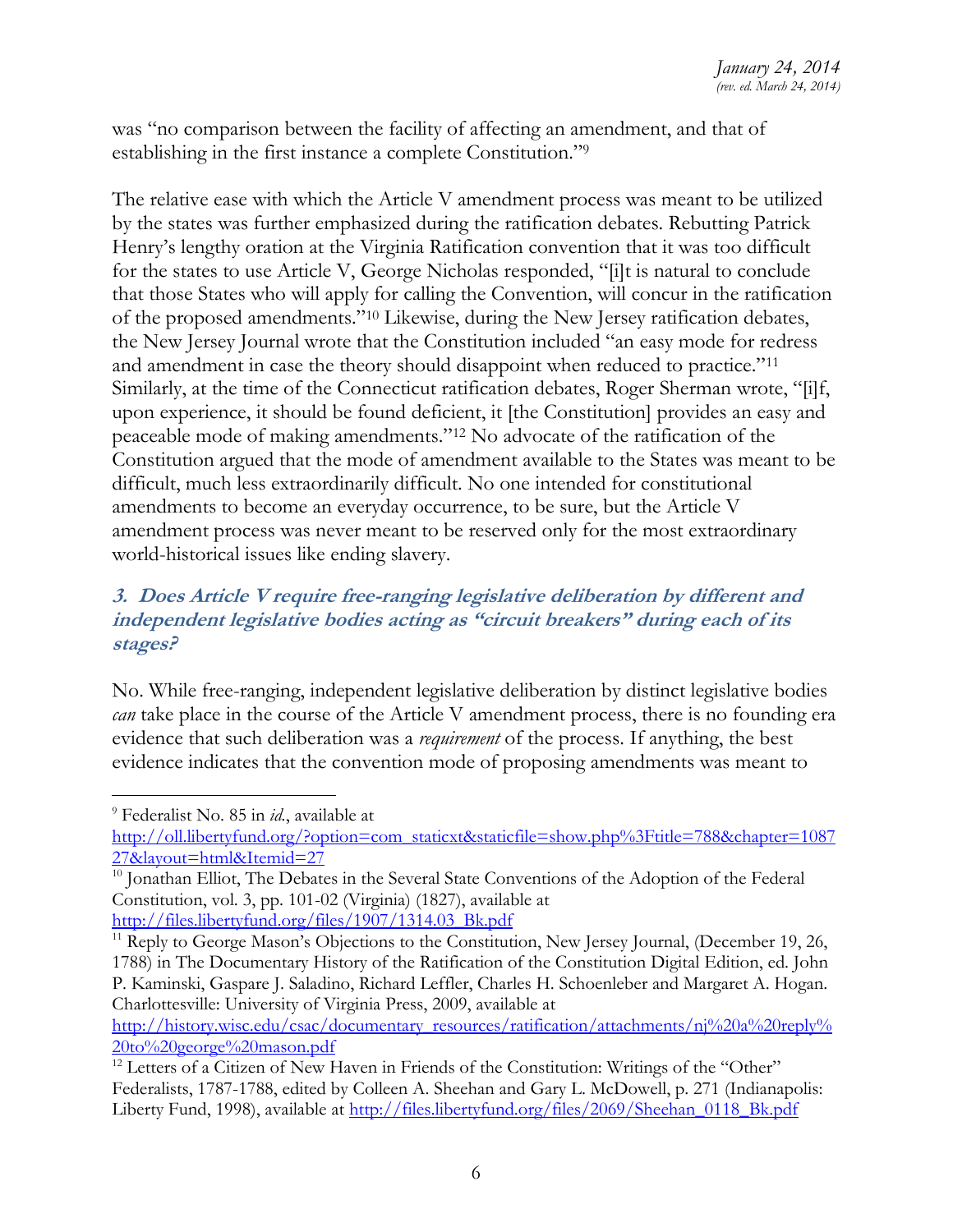facilitate and streamline, not frustrate, the proposal of amendments desired by the States given the limitations of 18th Century technology. We know this by looking to the Report of Proceedings from the Philadelphia Convention on September 15, 1787 and to the understanding expressed by advocates of ratification as to how the states would coordinate and unify behind desired amendments.

The actual rationale given for the insertion of the convention mode of proposing amendments in Article V stands against any claim that the convention was meant to serve as an independently deliberative body, standing between the States and their desired amendments. As reported in Farrand, the original language of Article V as proposed by James Madison would have required Congress to propose amendments on application of two-thirds of the legislatures of the several States.<sup>13</sup> To the modern eye, this original formulation would seem to be a more direct route for the States to obtain desired amendments. Nevertheless, on September 15, 1787, George Mason objected to this formulation because it made the proposal of amendments desired by the States entirely dependent upon Congress, and he feared Congress would not propose amendments that would limit its own power.<sup>14</sup> To address Mason's objection, the congressional proposal of amendments on application of two-thirds of the State legislatures was replaced with the convention mode of proposing amendments, which Congress would call upon application of two thirds of the Legislatures of several States.

In short, the convention mode of proposing amendments was explicitly adopted in order to better guarantee that the States could obtain the proposal of desired amendments. This rationale is utterly inconsistent with the notion that an Article V convention was meant to be a freewheeling, independently deliberative body. However ironic that rationale may look to modern eyes, it makes perfect sense in light of the technological limitations of the 18th Century. After all, at the time, communications would take days, weeks or months to travel from state capitol to state capitol, traveling by horse, rather than by telegraph, telephone or email. Ensuring that the States all convened at a central location through their own representatives to propose desired amendments was simply a practical necessity to ensure unity and control over what was proposed.<sup>15</sup>

<sup>&</sup>lt;sup>13</sup> The Records of the Federal Convention of 1787, ed. Max Farrand, pp. 629-30 (New Haven: Yale University Press, 1911). Vol. 2, available at [http://files.libertyfund.org/files/1786/0544-02\\_Bk.pdf](http://files.libertyfund.org/files/1786/0544-02_Bk.pdf) <sup>14</sup> *Id.*

<sup>&</sup>lt;sup>15</sup> Indeed, given the technological limitations of the 18th Century, Mason's preferred formulation of Article V not only ensured state control over the formulation of proposed amendments, it actually streamlined the amendment process. After all, the states would have had to first organize an informal convention to reach consensus on their desired amendments before delivering conforming applications to Congress. Because an informal convention was a practical predicate to States making use of Madison's proposed amendment process, Mason's preferred formulation of Article V, which instead allows a formal convention of the States to directly propose amendments, actually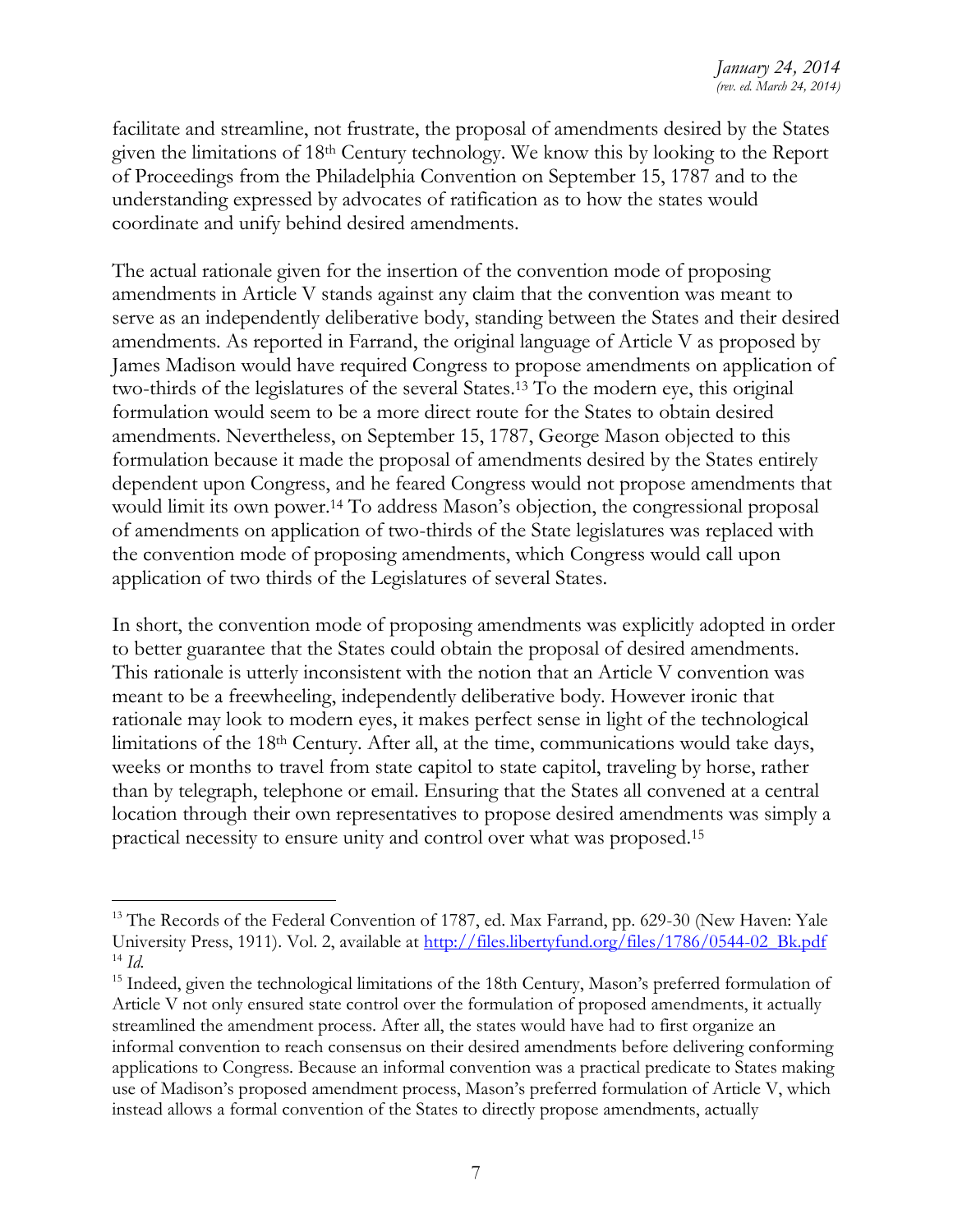Not surprisingly, it was also a basic assumption of Federalists arguing for ratification of the Constitution that the *same* state legislatures applying for amendments through an Article V convention would concur in *both* their proposal *and* ratification. The convention itself was simply assumed to have no independent deliberative agency whatsoever. For example, George Washington argued in a letter to John Armstrong on April 25, 1788 that the "constitutional door is open for such amendments as shall be thought necessary by nine States."<sup>16</sup> Similarly, referring to both the application and ratification thresholds, Alexander Hamilton wrote in Federalist No. 85, "whenever nine, or rather ten States, were united in the desire of a particular amendment, that amendment must infallibly take place . . . [n]or however difficult it may be supposed to unite two thirds or three fourths of the State legislatures, in amendments which may affect local interests, can there be any room to apprehend any such difficulty in a union on points which are merely relative to the general liberty or security of the people."<sup>17</sup> Likewise, the premise that the entire stateoriginated amendment process—from application to ratification—*could* be in the same state legislative hands is implicit in Hamilton's closing argument of Federalist No. 85 that "[w]e may safely rely on the disposition of the State legislatures to erect barriers against the encroachments of the national authority."<sup>18</sup> It was also clearly the premise of George Nicholas' argument at the Virginia ratification convention that "[i]t is natural to conclude that those States who will apply for calling the Convention, will concur in the ratification of the proposed amendments."<sup>19</sup>

None of these representations would have been truthful if the Constitution actually *required* the Article V convention to have deliberative autonomy from the states that applied for it. None of these representations would have been truthful if the Constitution *required* the ratifying state legislature to be a distinct legislative body from the state legislature that originally applied for the proposal of amendments through a convention. All of these representations imply that independent, freewheeling legislative deliberation

[http://oll.libertyfund.org/?option=com\\_staticxt&staticfile=show.php%3Ftitle=788&chapter=1087](http://oll.libertyfund.org/?option=com_staticxt&staticfile=show.php%3Ftitle=788&chapter=108727&layout=html&Itemid=27) [27&layout=html&Itemid=27](http://oll.libertyfund.org/?option=com_staticxt&staticfile=show.php%3Ftitle=788&chapter=108727&layout=html&Itemid=27)

sidestepped the additional hurdle imposed by Madison's original formulation of requiring the States to apply to Congress to propose amendments.

<sup>&</sup>lt;sup>16</sup> The Writings of George Washington, collected and edited by Worthington Chauncey Ford, Vol. XI (1785-1790), p. 249 (New York and London: G. P. Putnam's Sons, 1890), available at [http://files.libertyfund.org/files/2415/Washington\\_1450-11\\_Bk.pdf](http://files.libertyfund.org/files/2415/Washington_1450-11_Bk.pdf)

<sup>&</sup>lt;sup>17</sup> Federalist No. 85 in The Federalist (The Gideon Edition), Edited with an Introduction, Reader's Guide, Constitutional Cross-reference, Index, and Glossary by George W. Carey and James McClellan (Indianapolis: Liberty Fund, 2001), available at

<sup>18</sup> *Id*.

<sup>&</sup>lt;sup>19</sup> Jonathan Elliot, The Debates in the Several State Conventions of the Adoption of the Federal Constitution, vol. 3, pp. 101-02 (Virginia) (1827), available at http://files.libertyfund.org/files/1907/1314.03 Bk.pdf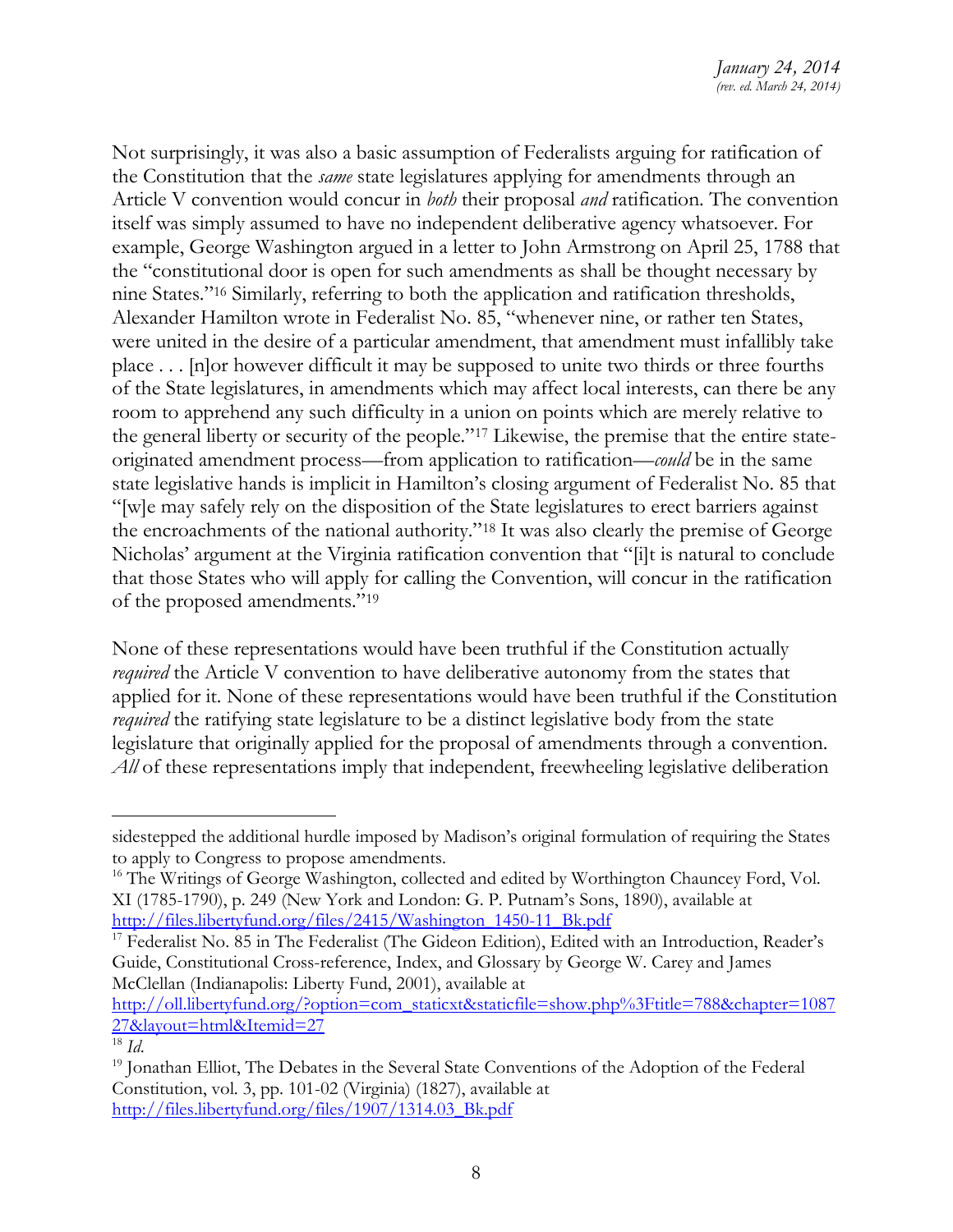by different legislative bodies acting as circuit-breakers in successive stages was not a *requirement* of the Article V process.

In conclusion, the Framers and Ratifiers anticipated that amendments desired by the states would ordinarily be applied for, proposed through the instrumentality of a convention, and ratified in a coordinated fashion by the same state legislatures united in their desire for specific amendments. For this reason, it is entirely consistent with Article V for the states to use the device of an interstate compact to enable them to do so.

# <span id="page-9-0"></span>**4. Does an Article V convention have to involve more legislative deliberation than just an up or down vote on a pre-drafted amendment after entertaining debate on the topic?**

Yes and no. First of all, it should be recalled that the States retain full, unbridled legislative discretion in considering whether to join or propose modifications to the Compact in the first place. The decision to join the Compact occurs only after a thorough legislative vetting of the amendment process it proposes and the public policy implications of the contemplated balanced budget amendment. Likewise, Congress' decision to call the convention in accordance with the Compact necessarily follows a period of free-ranging legislative deliberation. Prior to adopting the Compact, the States and Congress necessarily retain the power and ability to engage in the same breadth and depth of legislative deliberation that would otherwise take place at the most freewheeling stage of any non-compact approach to Article V.

Secondly, even after the Compact is enacted and delegates of member states are limited to voting up or down the contemplated balanced budget amendment for ratification at the convention it organizes, sufficient legislative deliberation is involved. This is because the essence of legislative deliberation is the discretion to consider, accept or reject public policy proposals. As such, legislative deliberation does not intrinsically require more than a discretionary up or down vote. Indeed, state legislatures have long entertained special sessions limited to considering or reconsidering specific bills or laws—essentially an up or down vote—without anyone questioning the existence of legislative deliberation in doing so. There is no reason to believe that an Article V convention requires greater deliberative latitude than this. After all, Article V's ratification convention process itself recognizes that there is nothing about legislative deliberation in the context of a "convention" that requires more than an up or down vote on a specific amendment proposal.<sup>20</sup> Moreover, Alexander Hamilton expressly distinguished the Article V amendment process from the sort of wide-ranging legislative deliberation that characterized the Philadelphia Convention.

<sup>20</sup> Michael B. Rappaport, *The Constitutionality of a Limited Convention: An Originalist Analysis*, Constitutional Commentary, Vol. 81, p. 53 (2012); Mike Stern, *Reopening the Constitutional Road to Reform: Toward a Safeguarded Article V Convention*, 78 Tenn. L. Rev. 765 (Spring 2011).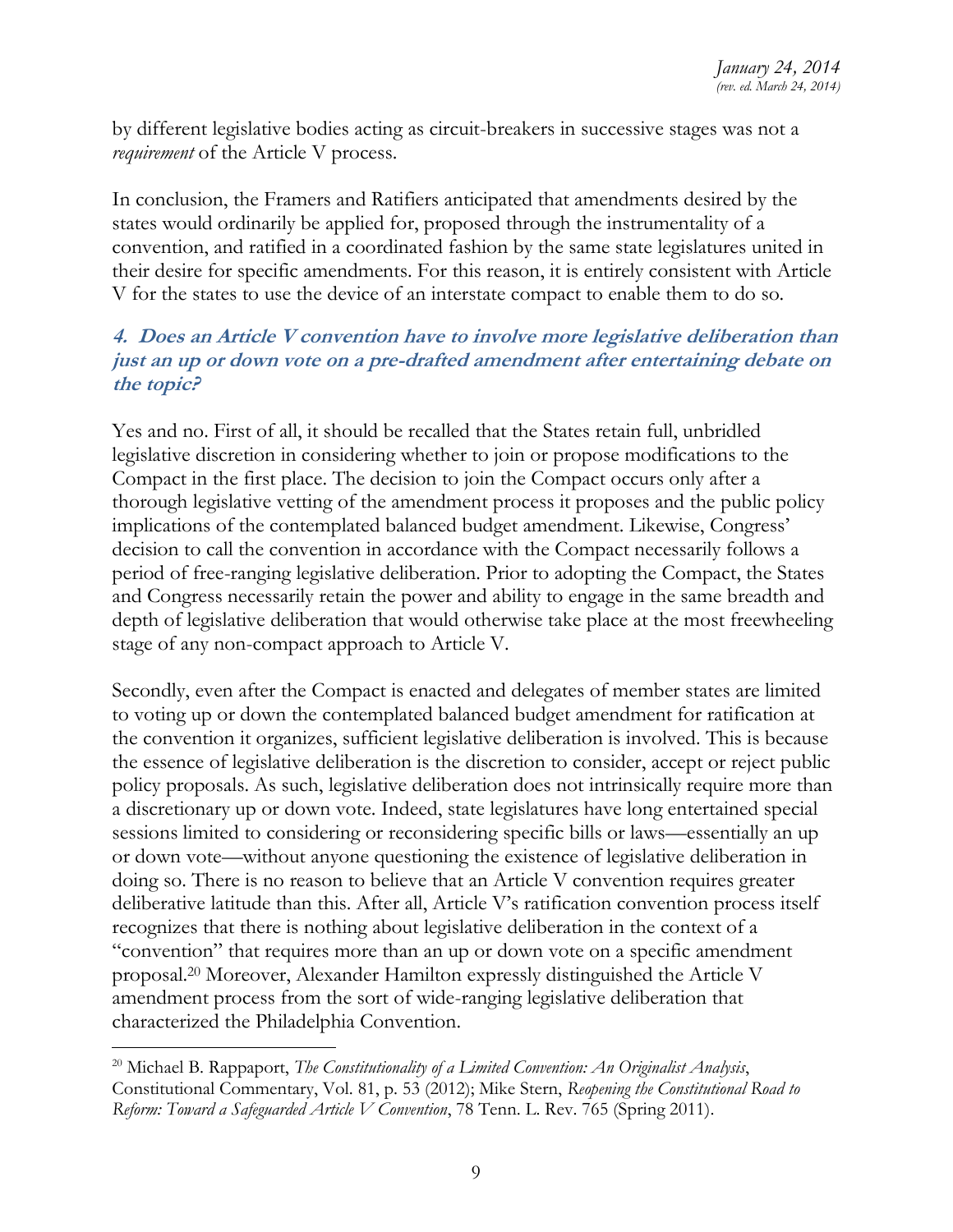In Federalist No. 85, Hamilton wrote: "But every amendment to the Constitution, if once established, would be a single proposition, and might be brought forward singly. There would then be no necessity for management or compromise, in relation to any other point no giving nor taking. The will of the requisite number would at once bring the matter to a decisive issue."<sup>21</sup> Significantly, Hamilton made the foregoing representation with regard to "every amendment," including those brought forward by the States through an Article V convention, which implies that an Article V convention could be limited to an up or down vote on proposing a single amendment. This conclusion is further supported by the repeated representations of Framers and Federalists, discussed above, that state legislatures could use the Article V amendment process to apply for and ratify amendments they desired—representations that would be rendered false if an Article V convention could not be constrained to consider and propose only those amendments.

The foregoing analysis is not cast into doubt by any modern case striking down state laws or ballot initiatives seeking to compel the proposal of constitutional amendments or Article V applications by congressional candidates or legislative representatives.<sup>22</sup> This is because the Compact does not compel anyone or anything to propose any amendment, nor does it place any power conferred by Article V to a designated body in the hands of anyone or anything that is not designated to exercise such power. The legislature of each member state has full deliberative authority to enact, amend or refuse to enact the Compact, including the Article V application, the contemplated balanced budget amendment, and prospective ratification contained therein. The delegates to the convention organized by the Compact also have deliberative authority to propose or reject proposing the constitutional amendment the Compact contemplates.

# <span id="page-10-0"></span>**5. But can the States limit the Article V convention to considering a specific amendment?**

Yes. The idea that the States cannot control the Article V convention process is entirely anachronistic. There is no evidence that anyone during the Founding era or immediately

<sup>&</sup>lt;sup>21</sup> Federalist No. 85 in The Federalist (The Gideon Edition), Edited with an Introduction, Reader's Guide, Constitutional Cross-reference, Index, and Glossary by George W. Carey and James McClellan (Indianapolis: Liberty Fund, 2001), available at

[http://oll.libertyfund.org/?option=com\\_staticxt&staticfile=show.php%3Ftitle=788&chapter=1087](http://oll.libertyfund.org/?option=com_staticxt&staticfile=show.php%3Ftitle=788&chapter=108727&layout=html&Itemid=27) [27&layout=html&Itemid=27](http://oll.libertyfund.org/?option=com_staticxt&staticfile=show.php%3Ftitle=788&chapter=108727&layout=html&Itemid=27)

<sup>22</sup> *See, e.g.*, *Miller v. Moore*, 169 F.3d 1119 (8th Cir. 1999); *Barker v. Hazeltine*, 3 F.Supp.2d 1088 (D.S.D. 1998); *League of Women Voters of Me. v. Gwadosky*, 966 F. Supp. 52 (D.Me. 1997); *Bramberg v. Jones*, 20 Cal.4th 1045, 86 Cal.Rptr.2d 319, 978 P.2d 1240 (1999); *Morrissey v. State*, 951 P.2d 911 (Colo. 1998); *Simpson v. Cenarrusa*, 130 Idaho 609, 944 P.2d 1372 (1997); *Donovan v. Priest*, 326 Ark. 353, 931 S.W.2d 119 (1996); *In re Initiative Petition No. 364*, 930 P.2d 186 (Okla. 1996).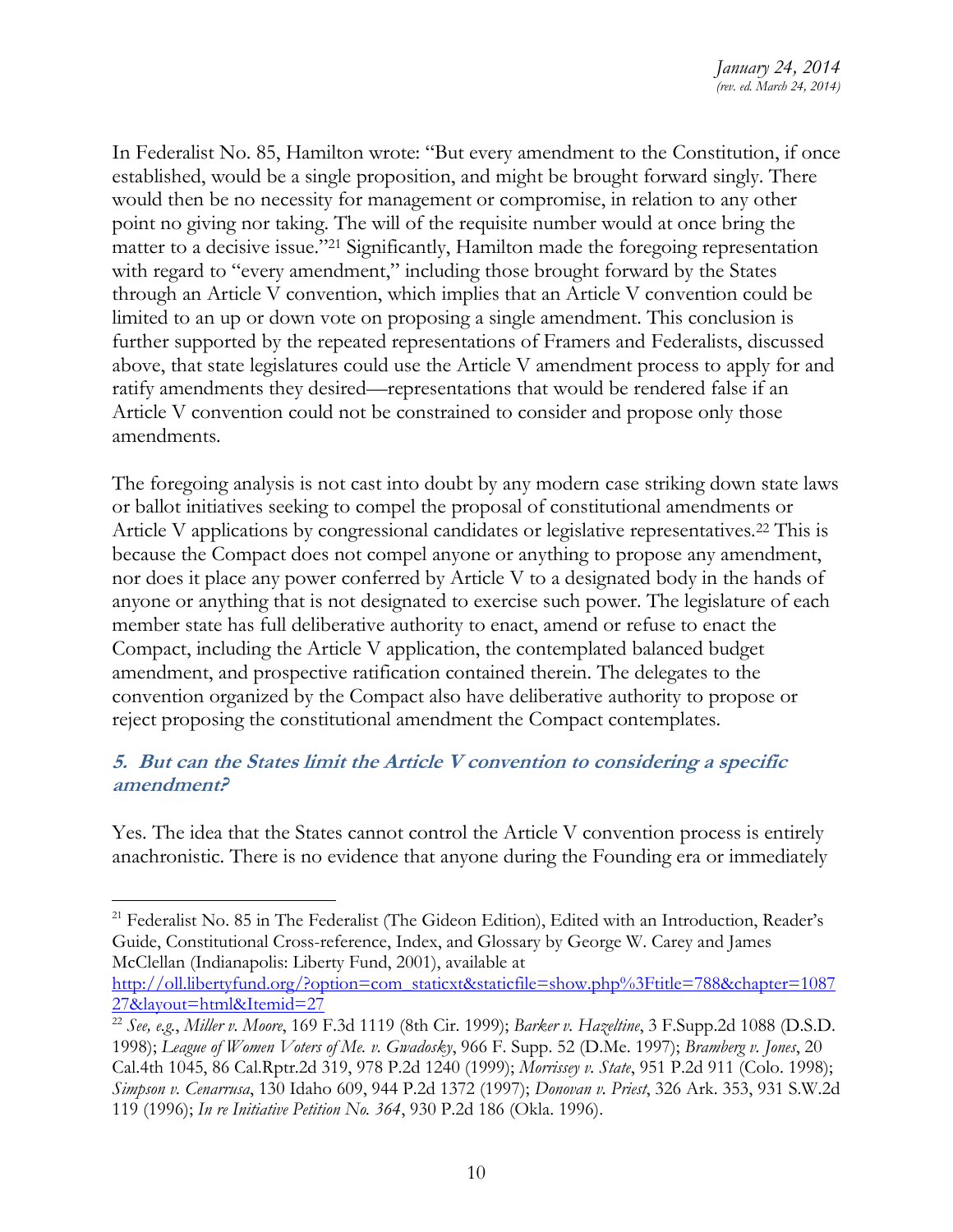thereafter—whether Federalist or Anti-Federalist—thought that the Article V convention process was not meant to be controlled by the States. All of the available Founding-era and near-Founding-era evidence shows that it was the public understanding of the Framers and the Ratifiers that the states would target the Article V convention process to desired amendments.

For example, on January 23, 1788, Federalist No. 43 was published with James Madison's attributed observation that Article V "equally enables the general and the State governments to originate the amendment of errors, as they may be pointed out by the experience on one side, or on the other."<sup>23</sup> Similarly, George Washington wrote on April 25, 1788, "it should be remembered that a constitutional door is open for such amendments as shall be thought necessary by nine States."<sup>24</sup> On June 6, 1788, George Nicholas reiterated the same points at the Virginia ratification convention, observing that state legislatures may apply for an Article V convention confined to a "few points;" and that "it is natural to conclude that those States who will apply for calling the Convention, will concur in the ratification of the proposed amendments."<sup>25</sup> This public understanding of Article V was further confirmed by the last of the Federalist Papers, Federalist No. 85, in which Alexander Hamilton concluded, "We may safely rely on the disposition of the State legislatures to erect barriers against the encroachments of the national authority" by using their amendment power under Article V.<sup>26</sup>

These representations about how the states would organize and target the Article V convention process did not occur in a vacuum. They reflected the custom and practice of more than a dozen interstate and inter-colonial conventions that were organized prior to the ratification of the U.S. Constitution. Simply put, it was usual and customary for states to set the agenda for any such convention and to instruct their delegates specifically on what to advance and address at the convention. Delegates were regarded as "servants" of

[http://oll.libertyfund.org/?option=com\\_staticxt&staticfile=show.php%3Ftitle=788&chapter=1086](http://oll.libertyfund.org/?option=com_staticxt&staticfile=show.php%3Ftitle=788&chapter=108643&layout=html&Itemid=27) [43&layout=html&Itemid=27](http://oll.libertyfund.org/?option=com_staticxt&staticfile=show.php%3Ftitle=788&chapter=108643&layout=html&Itemid=27)

 <sup>23</sup> Federalist No. 43 in The Federalist (The Gideon Edition), Edited with an Introduction, Reader's Guide, Constitutional Cross-reference, Index, and Glossary by George W. Carey and James McClellan (Indianapolis: Liberty Fund, 2001), available at

<sup>&</sup>lt;sup>24</sup> The Writings of George Washington, collected and edited by Worthington Chauncey Ford, Vol. XI (1785-1790), p. 249 (New York and London: G. P. Putnam's Sons, 1890), available at [http://files.libertyfund.org/files/2415/Washington\\_1450-11\\_Bk.pdf](http://files.libertyfund.org/files/2415/Washington_1450-11_Bk.pdf)

<sup>&</sup>lt;sup>25</sup> Jonathan Elliot, The Debates in the Several State Conventions of the Adoption of the Federal Constitution, vol. 3, pp. 102 (Virginia) (1827), available at [http://files.libertyfund.org/files/1907/1314.03\\_Bk.pdf](http://files.libertyfund.org/files/1907/1314.03_Bk.pdf)

<sup>&</sup>lt;sup>26</sup> Federalist No. 85 in The Federalist (The Gideon Edition), Edited with an Introduction, Reader's Guide, Constitutional Cross-reference, Index, and Glossary by George W. Carey and James McClellan (Indianapolis: Liberty Fund, 2001), available at

[http://oll.libertyfund.org/?option=com\\_staticxt&staticfile=show.php%3Ftitle=788&chapter=1087](http://oll.libertyfund.org/?option=com_staticxt&staticfile=show.php%3Ftitle=788&chapter=108727&layout=html&Itemid=27) [27&layout=html&Itemid=27](http://oll.libertyfund.org/?option=com_staticxt&staticfile=show.php%3Ftitle=788&chapter=108727&layout=html&Itemid=27)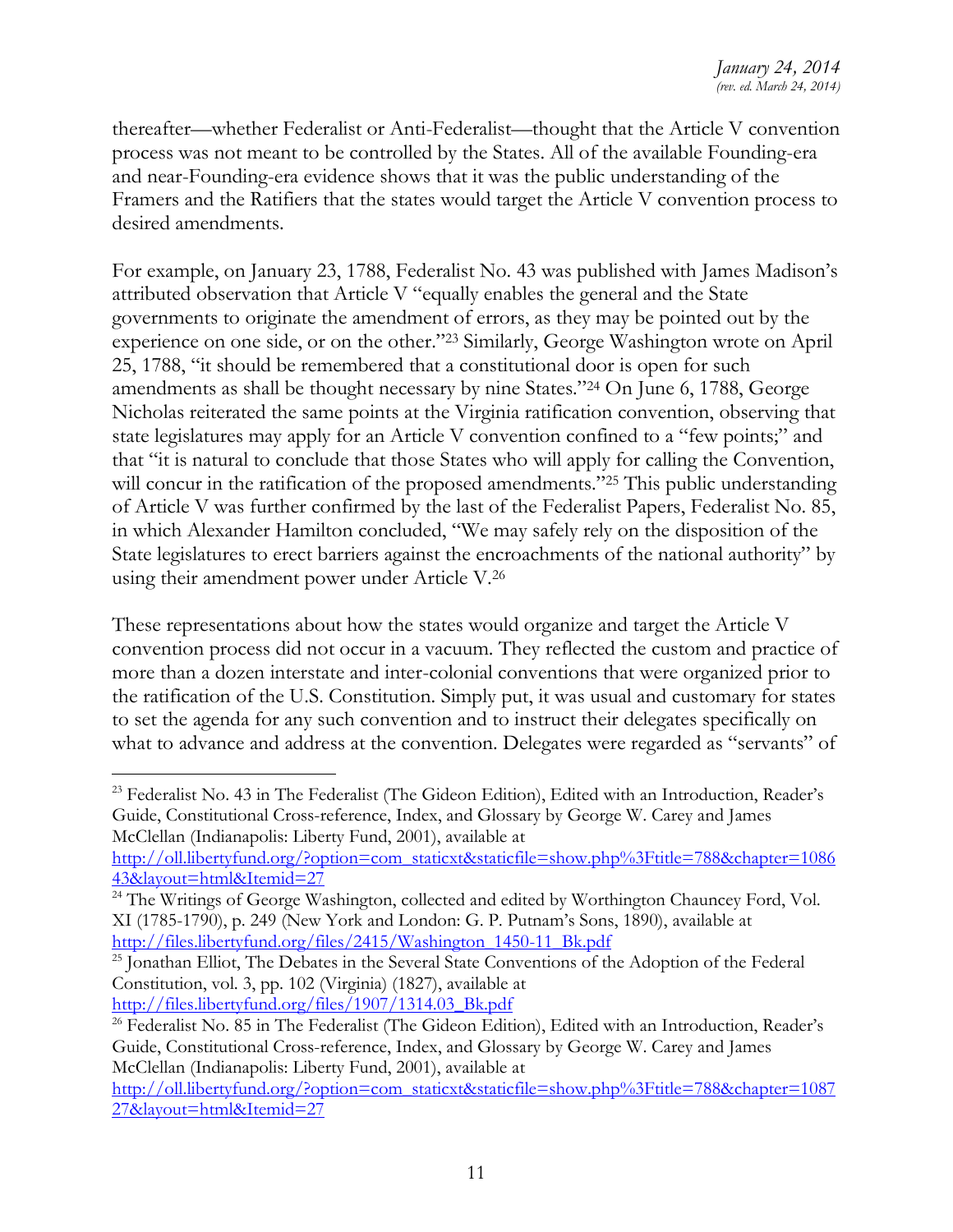the states that sent them. None of these conventions—not even the Philadelphia Convention27—strayed from their state-determined agendas.<sup>28</sup> Naturally, the Founders repeatedly represented to the public that an Article V convention would operate in the same way. In fact, for decades after the Constitution's ratification, it was an uncontroversial proposition that the states could organize the Article V convention process to consider desired amendment proposals.

 $27$  The Philadelphia Convention stayed well within (1) the congressional resolution for the convention, and (2) the commissions of nearly all state delegates. The congressional resolution for the Philadelphia Convention contemplated a broad purpose for the meeting—to establish "in these states a firm national government ... [and] render the federal Constitution adequate to the exigencies of Government and the preservation of the Union." Resolution of Feb. 21, 1787, 32 J. Continental Cong. 1774-1789, at 74 (Roscoe R. Hill ed., reprint ed. 1968). It also contemplated "revising" the Articles with "alterations and provisions." *Id.* Equally broad language was reflected in the stateissued credentials of nearly all delegates to the convention (with New Jersey's delegates being an arguable exception). 3 Records of the Federal Convention of 1787 706-36 (M. Farrand ed., 1911). This was not an agenda contemplating only tweaks to the Articles. Indeed, contemporaneous legal usage indicates that "revision" had a broader meaning than "amendment," and indicated a total or substantial rewrite of an original document. *See, e.g*., *Cases of Judges of Court of Appeals*, 1788 Va. LEXIS 3, \*27 (1788) (using "revisal" to describe total rewrite of state laws); *Respublica v. Dallas*, 1801 Pa. LEXIS 56, \*\*18 (Pa. 1801) (referring to a committee creating new state constitution as charged with "revising" the old constitution); *Waters v. Stewart*, 1 Cai. Cas. 47, 65-72 (N.Y. 1805) (using "revision" in the context of describing a total rewrite of state statutes); *Commonwealth v. Daniel Messenger*, 4 Mass. 462, 467, 469-70 (1808) (describing statutes as a "revision" of prior provincial laws and "revised" statute as replacing "former statute"); *Lessee of Ludlow's Heirs v. Culbertson Park*, 1829 Ohio LEXIS 36, \*\*24-26 (Ohio 1829) (using "revision" to describe total rewrite and consolidation into one act all prior statutes); *see generally Strauss v. Horton*, 207 P.3d 48, 59 (Cal. 2009) (holding that "[w]hile both constitutional amendments and revisions require a majority of voters approval, a revision—which substantially alters the entire Constitution, the basic framework of the governmental structure or the powers held by one or more governmental branches—requires prior approval of two-thirds of each house of the California State Legislature") (citing Calf. Const. art. X (1849) ("Mode of Amending and Revising the Constitution"); Browne, Rep. of the Debates in Convention of Cal. on Formation of State Const. 354-61 (1850); *Livermore v. Waite*, 102 Cal. 113 (1894); Dodd, The Revision and Amendment of State Constitutions 118–120 (1910); Jameson, A Treatise on Constitutional Conventions: Their History, Powers, and Modes of Proceeding §§ 530–532, 550–552 (4th ed. 1887) (citing Constitutions of Maine (1820), New Jersey (1844), New York (1846), Michigan (1850)); William B. Fisch, Constitutional Referendum in the United States of America, 54 Am. J. Comp. L. 485, 493 (2006) (noting that "the preferred vehicle for major revisions of existing state constitutions and creation of new ones has been the popularly elected convention, which has often been called by a state legislature without explicit authority in the existing governing document"). Translated with the usage of the times, the legal instruments organizing the Philadelphia Convention thus essentially declared, "The convention is being organized for the 'sole' purpose of considering a total rewrite of the Articles of Confederation with such alterations and new provisions as might establish a firm national government and make it adequate to governance."

<sup>28</sup> *See, inter alia*, Robert Natelson, *Amending the Constitution by Convention: A Complete View of the Founders' Plan*, Goldwater Institute Policy Report No. 241 (Sept. 16, 2010).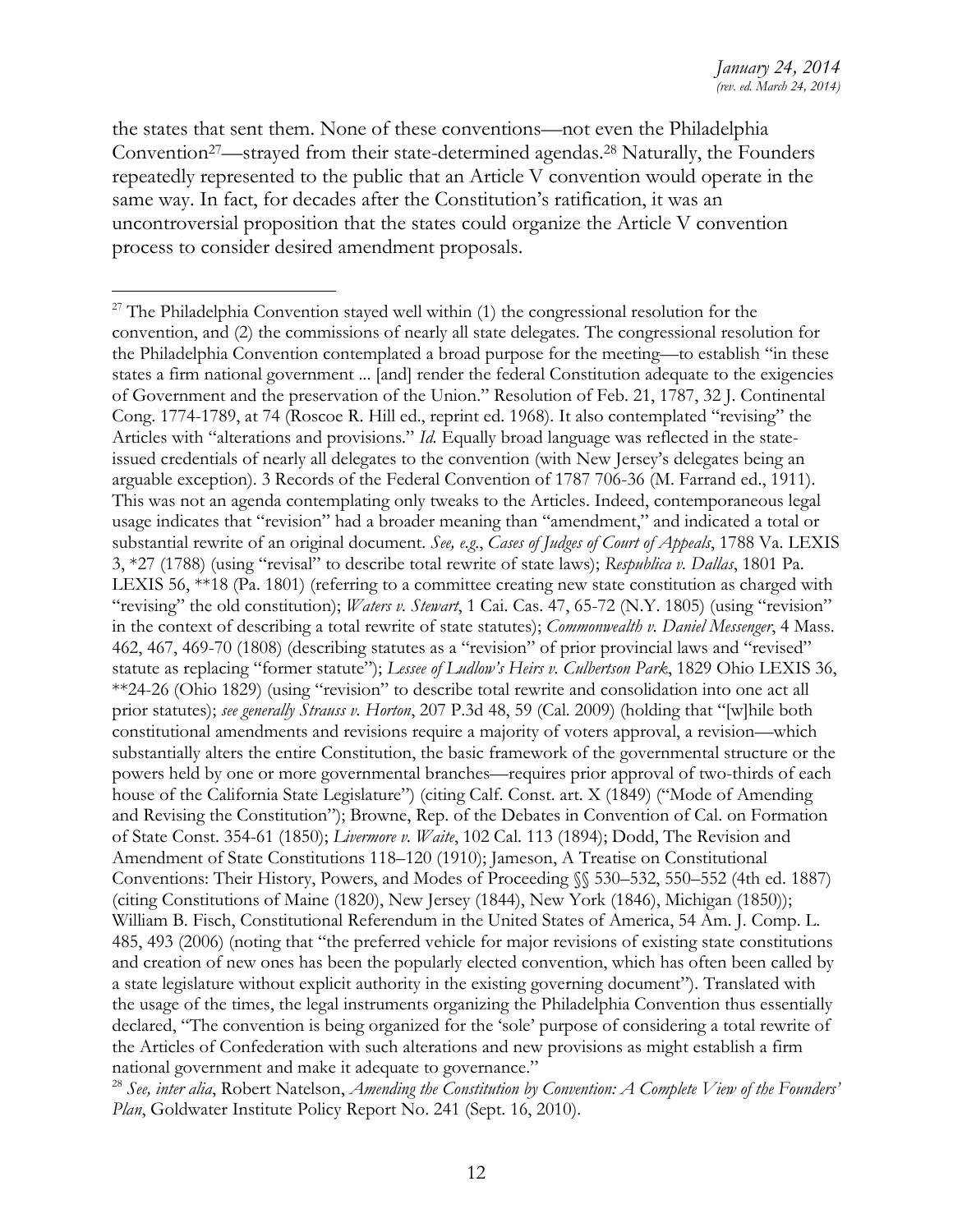For example, on February 7, 1799, James Madison's Report on the Virginia Resolutions observed that the states could organize an Article V convention for the "object" of declaring the Alien and Sedition Acts unconstitutional. <sup>29</sup> Specifically, after highlighting that "Legislatures of the States have a right also to originate amendments to the Constitution, by a concurrence of two-thirds of the whole number, in applications to Congress for the purpose," Madison wrote both that the states could ask their senators to propose an "explanatory amendment" clarifying that the Alien and Sedition Acts were unconstitutional, and also that two-thirds of the Legislatures of the states "might, by an application to Congress, have obtained a Convention for the same object." Correspondingly, more than thirty years later, the U.S. Supreme Court in *Smith v. Union Bank*, 30 U.S. 518, 528 (1831), suggested that a "convention of the states" could even be targeted to propose a different choice of law rule for assets held in one state that are allegedly owing to a plaintiff in another.

As the Article V convention process was meant to be a "convention of the states"—not of the people or of Congress—it follows that states are not somehow preempted or otherwise disabled in exercising their reserved sovereign power under the Tenth Amendment to determine who will represent them at the convention, how they will represent them, how they will run the convention, what they will propose, and how the states will respond to those proposals.

Even apart from explicit reliance on Tenth Amendment principles, courts have repeatedly construed the Article V process in light of historical custom and practice surrounding the Philadelphia Convention, which should further bolster the conclusion that the States have the power to target the Article V convention to the proposal of desired amendments based on the foregoing evidence of public understanding at the Founding and near-Founding era.<sup>30</sup> That public understanding was undoubtedly rooted in the text of Article V, which requires Congress to call an Article V convention upon "application" of state legislatures.

At the time of the framing of the Constitution, the word "application" was a legal term of art that described a written means of petitioning a court for specific relief. The historical record of "applications" to the Continental Congress confirms that this meaning extended to legislative bodies as well, with applications being addressed to

<sup>&</sup>lt;sup>29</sup> The Writings of James Madison, comprising his Public Papers and his Private Correspondence, including his numerous letters and documents now for the first time printed, Vol. 6, pp. 403-04 (ed. Gaillard Hunt, New York: G.P. Putnam's Sons, 1900), available at [http://files.libertyfund.org/files/1941/1356.06\\_Bk.pdf](http://files.libertyfund.org/files/1941/1356.06_Bk.pdf)

<sup>30</sup> *See generally Hawke v. Smith*, 253 U.S. 221 (1920); *Idaho v. Freeman*, 529 F. Supp. 1107 (D. Idaho 1981); *Dyer v. Blair*, 390 F. Supp. 1291 (N.D. Ill. 1975); *Opinion of the Justices*, 132 Me. 491, 167 A. 176, 179 (1933); *Barlotti v. Lyons*, 182 Cal. 575, 189 P. 282 (1920).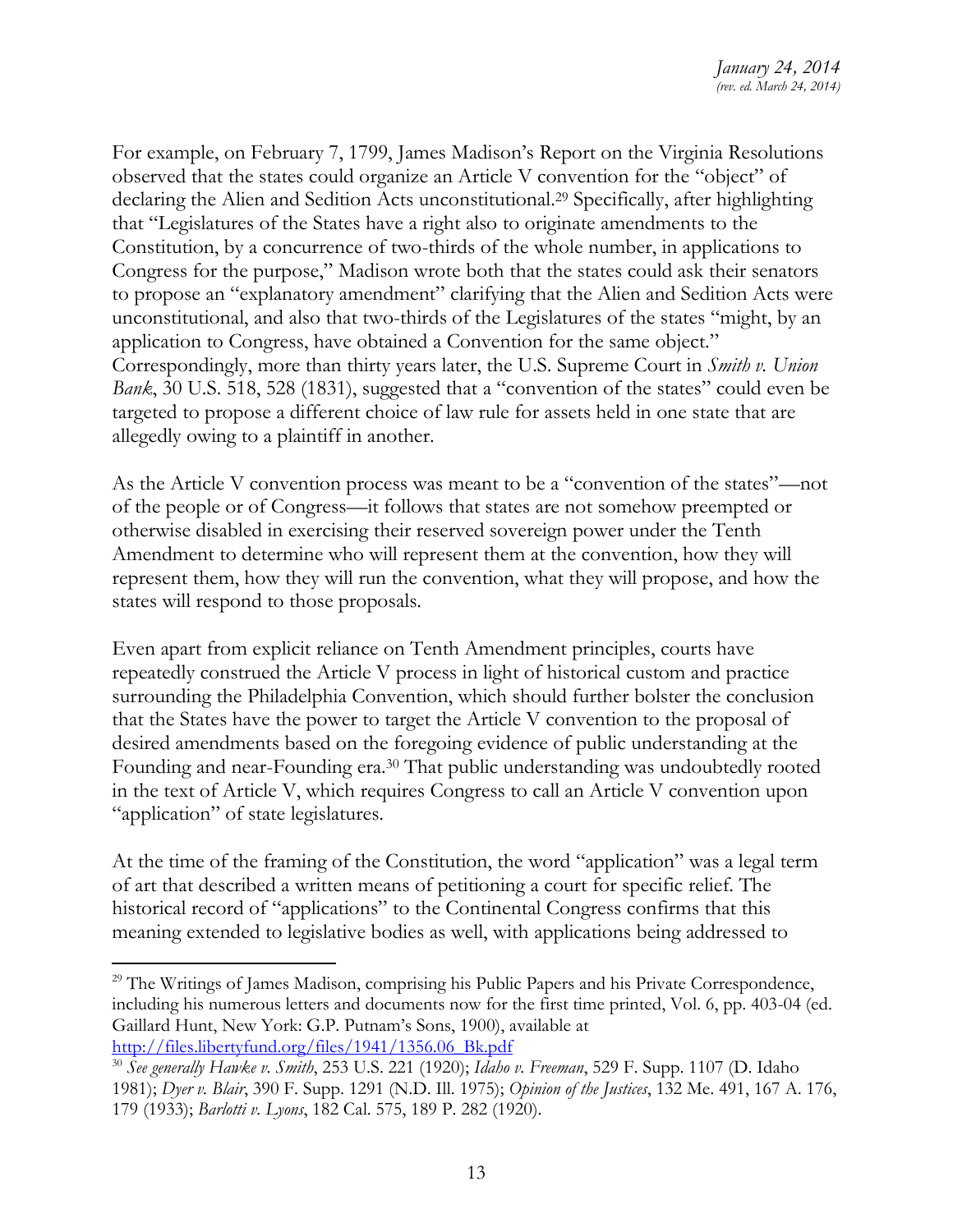Congress by various states with very specific requests on a regular basis.<sup>31</sup> The contemporaneous usage of "application" thus naturally supports the conclusion that state legislatures had the power to apply for an Article V convention with a specific agenda. Moreover, the usual and customary practice in response to specific applications was either to grant what was requested or to deny them.<sup>32</sup> Given Congress' mandatory obligation to call a convention for proposing amendments in response to the requisite number of applications, any convention called in response to applications of state legislatures seeking a convention with a specific agenda is—and was<sup>33</sup>—naturally understood as adopting that specific agenda.

These principles allow for laser-targeting of the Article V convention by the States through agenda limitations specified in the Article V application and delegate instructions. They also allow for numerous enforcement mechanisms to ensure delegates stay on target.

First, the Compact's limitations on delegate authority are enforced by automatic forfeiture of the appointment of all delegates for that Member State if any delegate violates such limitations (*see* Article VI, section 10). Second, the legislature of the respective member state could also immediately recall and replace the runaway delegate (*see* Article VI, sections 3 and 4). Third, if such behavior were disorderly, in addition to all other standard means of maintaining order and enforcing the rules furnished under Robert's Rules of Order and the American Institute of Parliamentarians Standard Code of Parliamentary Procedure, the Chair of the Convention could suspend proceedings and the Commission could relocate the Convention as needed to resume proceedings with a quorum of states participating (*see* Article VII, Sections 2, 7 and 8). Fourth, a declaratory judgment ruling all actions of the runaway delegate "void ab initio" and an injunction or temporary restraining order forcing the delegate to cease participation and to return to his or her state capitol would be another option because attorneys general of each member state are required to seek injunctions to enforce the provisions of the Compact (compare Article X, section 3, with Articles VI, sections 6, 7, 10).

These delegate-specific direct enforcement mechanisms are in addition to the following backstop enforcement mechanisms (which every member state attorney general must also enforce): 1) the prohibition on Member States participating in the Convention unless the Compact rules are adopted as the first order of business (Article VIII, section 1(b));

<sup>31</sup> *See, e.g*., Journals of the Continental Congress, Proceedings, vol. VI, at 189 (June 1780) (application from New Hampshire); *id*. at 331 (October 1780) (application from New York), available at [https://play.google.com/store/books/details?id=QmgFAAAAQAAJ&rdid=book-](https://play.google.com/store/books/details?id=QmgFAAAAQAAJ&rdid=book-QmgFAAAAQAAJ&rdot=1)[QmgFAAAAQAAJ&rdot=1](https://play.google.com/store/books/details?id=QmgFAAAAQAAJ&rdid=book-QmgFAAAAQAAJ&rdot=1)

<sup>32</sup> *See, e.g., id.*

<sup>33</sup> Robert Natelson, *Amending the Constitution by Convention: A Complete View of the Founders' Plan*, Goldwater Institute Policy Report No. 241, at 15-18 (Sept. 16, 2010).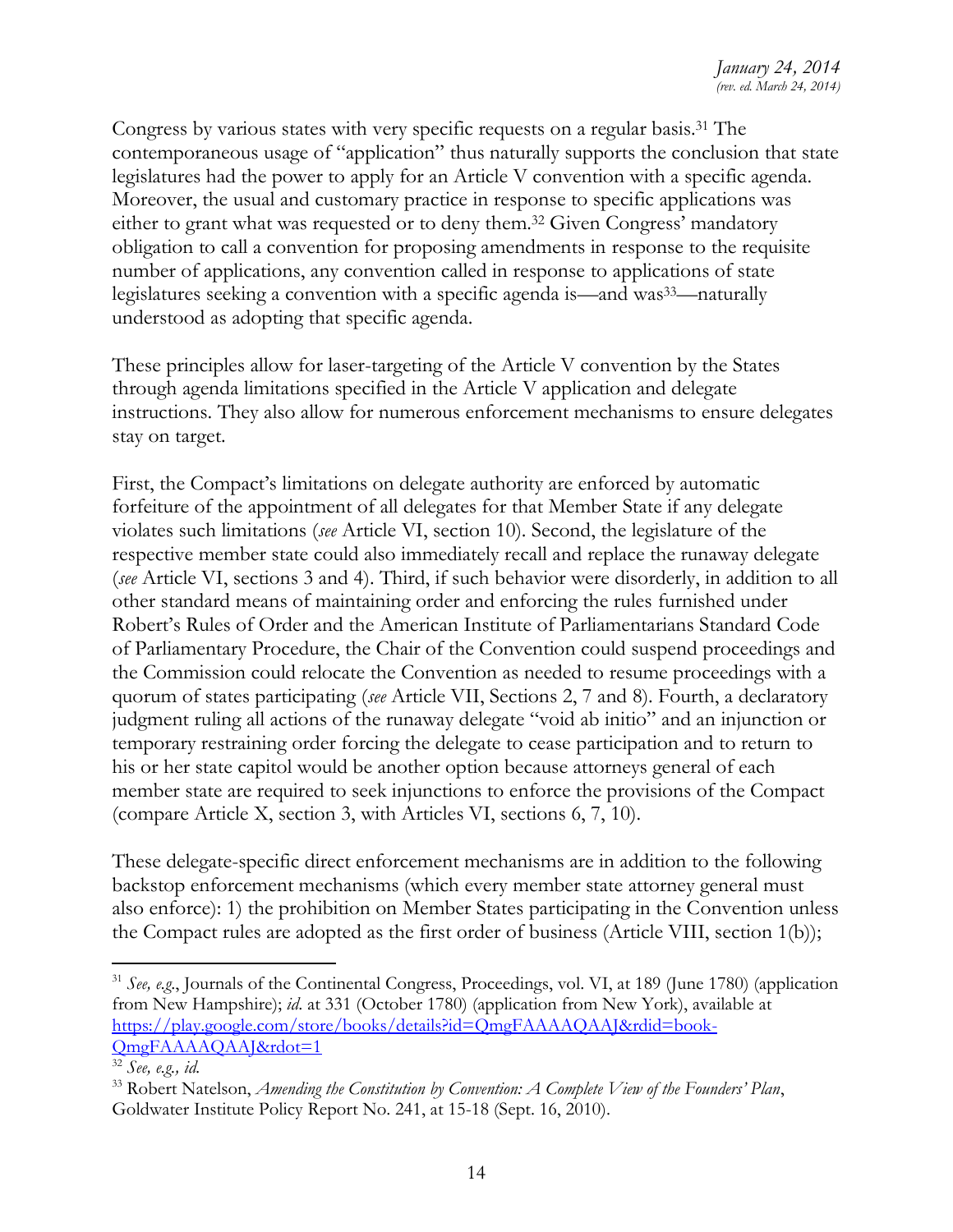2) the prohibition on transmission of any amendment proposal from the Convention other than the contemplated amendment (Article VII, section 9); 3) the nullification of any Convention proposal other than the contemplated amendment (*Compare* Article VIII, section 2(a), *with* Articles VI, sections 6, 7, 10, and Article VII, section 2); and 4) the disapproval of ratification of any amendment by all Member States other than the contemplated amendment (Article VIII, section 3).

Still, it must be acknowledged that modern legal precedent could be utilized to deny the claim that states have any power to control the Article V convention process. The fractured ruling in *U.S. Term Limits, Inc. v. Thornton*, 514 U.S. 779, 802 (1995), for example, held that the states retain no Tenth Amendment authority over federal representatives because the Tenth Amendment "could only 'reserve' that which existed before." If the delegates to an Article V convention were somehow deemed "federal representatives," or if the Article V Convention were itself deemed entirely a construct of the Constitution, rather than a codification of interstate convention custom and practice, then this ruling could be utilized by clever attorneys to deny that the states retained power under the Tenth Amendment to target an Article V convention to considering the proposal of a specific amendment.

Likewise, if the Article V application and convention process were somehow analogized to the ratification referral process under Article V, a number of court decisions would allow opponents of the Compact to deny that Tenth Amendment principles support the proposition that the States retained the power to target and control the Article V convention.<sup>34</sup>

Even with respect to claims of state control over the Article V process that are premised entirely on construing Article V in light of historical custom and practice, rather than Tenth Amendment principles, similar trouble could arise from *Cook v. Gralike*, 531 U.S. 510, 520-21 (2001), in which the Supreme Court observed that evidence presented in that case of the role that "instructions played in the Second Continental Congress" and "the Constitutional Convention" fell "short of demonstrating that the people or the States had a right to give legally binding, i.e. nonadvisory instructions to their representatives."

Finally, post-New Deal precedent could be utilized to support the claim that Congress has a role to play in organizing and regulating the convention, which may include the designation of delegates, the convention agenda, and convention logistics, based on Congress's power to call the convention and an expansive interpretation of the implied power authorized by the Necessary and Proper Clause.

<sup>34</sup> *See, e.g*., *United States v. Sprague*, 282 U.S. 716, 733 (1931); *United States v. Thibault*, 47 F.2d 169 (2d Cir. 1931); *Opinion of the Justices to the Senate*, 366 N.E.2d 1226 (Mass. 1977); *Dyer*, 390 F. Supp. at 1307.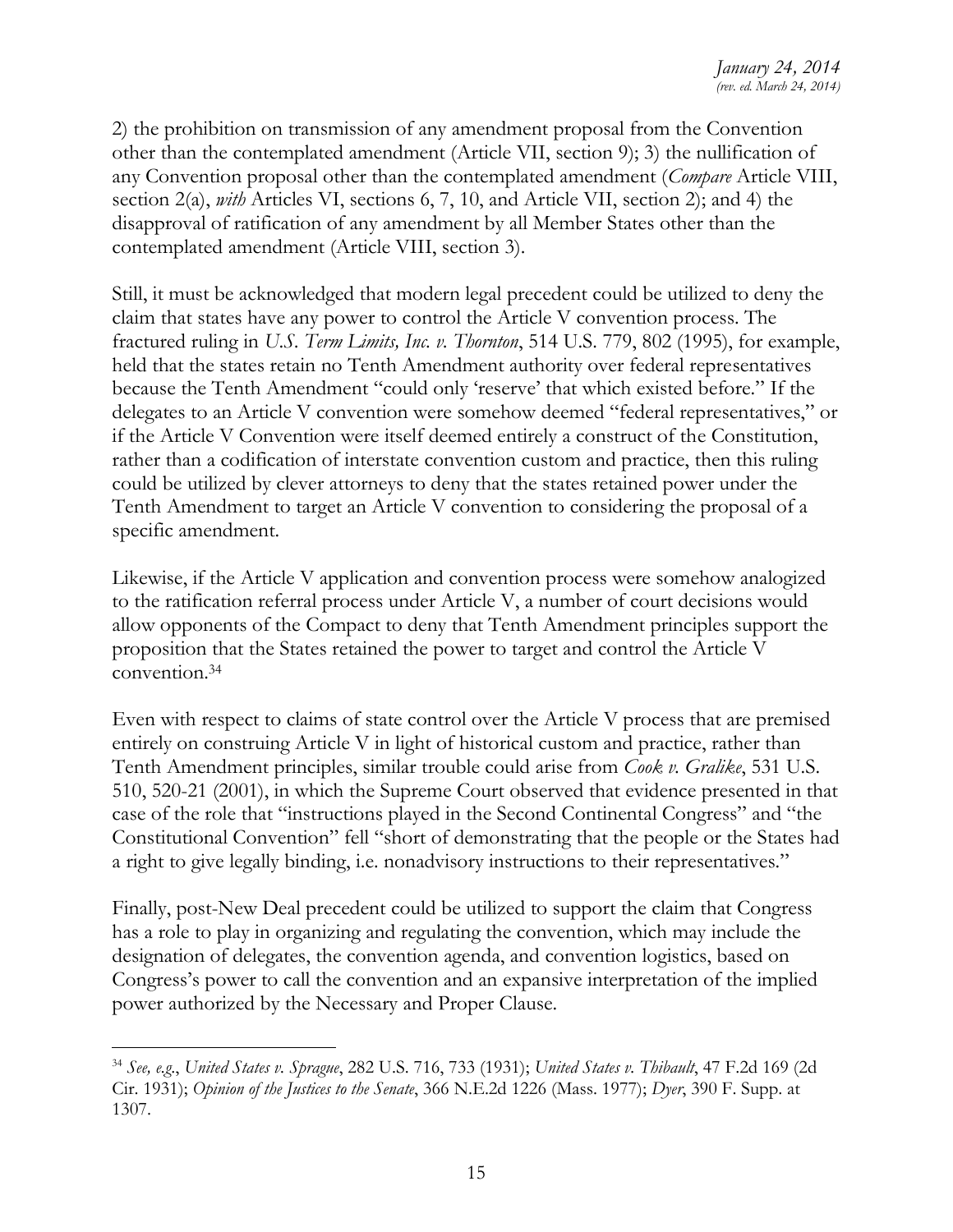This is not to say that the foregoing legal arguments should or would prevail. *Gralike*'s observation is pure dicta about the persuasiveness of evidence advanced in a particular case, which has been superseded by the latest research into the field.<sup>35</sup> The various cases rejecting the application of Tenth Amendment principles in the context of the ratification referral process are not controlling because, unlike the application and convention process of Article V, the ratification referral process of Article V is indeed entirely a construct of the federal constitution, over which Congress was delegated discretionary control.

Likewise, *U.S. Term Limits* is distinguishable because, unlike the process of electing congressional candidates, an Article V convention was not meant to be a mere construct of the federal constitution—it was meant to adopt, codify, and regulate the states' preconstitutional custom and practice of utilizing interstate conventions to propose legal reforms, as exemplified by the Mount Vernon Conference and the Annapolis Convention.

Finally, the Supreme Court's repeated and recent rulings that the principle of state sovereignty, together with the "letter and spirit" of the Constitution, limit the reach of Congress' implied power under the Necessary and Proper Clause,<sup>36</sup> should allow the foregoing arguments to rebut expansive claims of implied congressional "call" authority to regulate the Article V convention. Indeed, it would violate the superfluity canon of construction to construe Article V as impliedly delegating to Congress essentially the same degree of control over the proposal of amendments via the state-initiated convention process as Congress enjoys through its own direct amendment proposal power.

Nevertheless, despite its lack of merit, the view that Congress, not the states, has the power to regulate an Article V convention poses a real litigation risk. Fortunately, the Compact is designed to be fully compatible with even this view. This is because all of its terms and conditions relating to the Article V convention it organizes are adopted and consented to by the counterpart congressional resolution, which bestows upon them the status of federal law under current precedent.<sup>37</sup> In view of such congressional consent, we

<sup>35</sup> *See, e.g.,* Robert Natelson, *Amending the Constitution by Convention: A Complete View of the Founders' Plan*, Goldwater Institute Policy Report No. 241 (Sept. 16, 2010); Robert Natelson, *Learning from Experience: How the States Used Article V Applications in America's First Century*, Goldwater Institute Policy Brief No. 10-06 (Nov. 4, 2010).

<sup>36</sup> *See, e.g*., *Nat'l Fed'n of Indep. Bus. v. Sebelius*, 132 S.Ct. 2566, 2601-03 (2012).

<sup>37</sup> *See, e.g.*, *New Jersey v. New York*, 523 U.S. 767, 811 (1988) (holding that congressional approval "transforms an interstate compact within [the Compact Clause] into a law of the United States"); *Bryant v. Yellen*, 447 U.S. 352, 369 (1980); *McKenna v. Washington Metropolitan Area Transit Authority*, 829 F.2d 186 (D.C. Cir. 1987).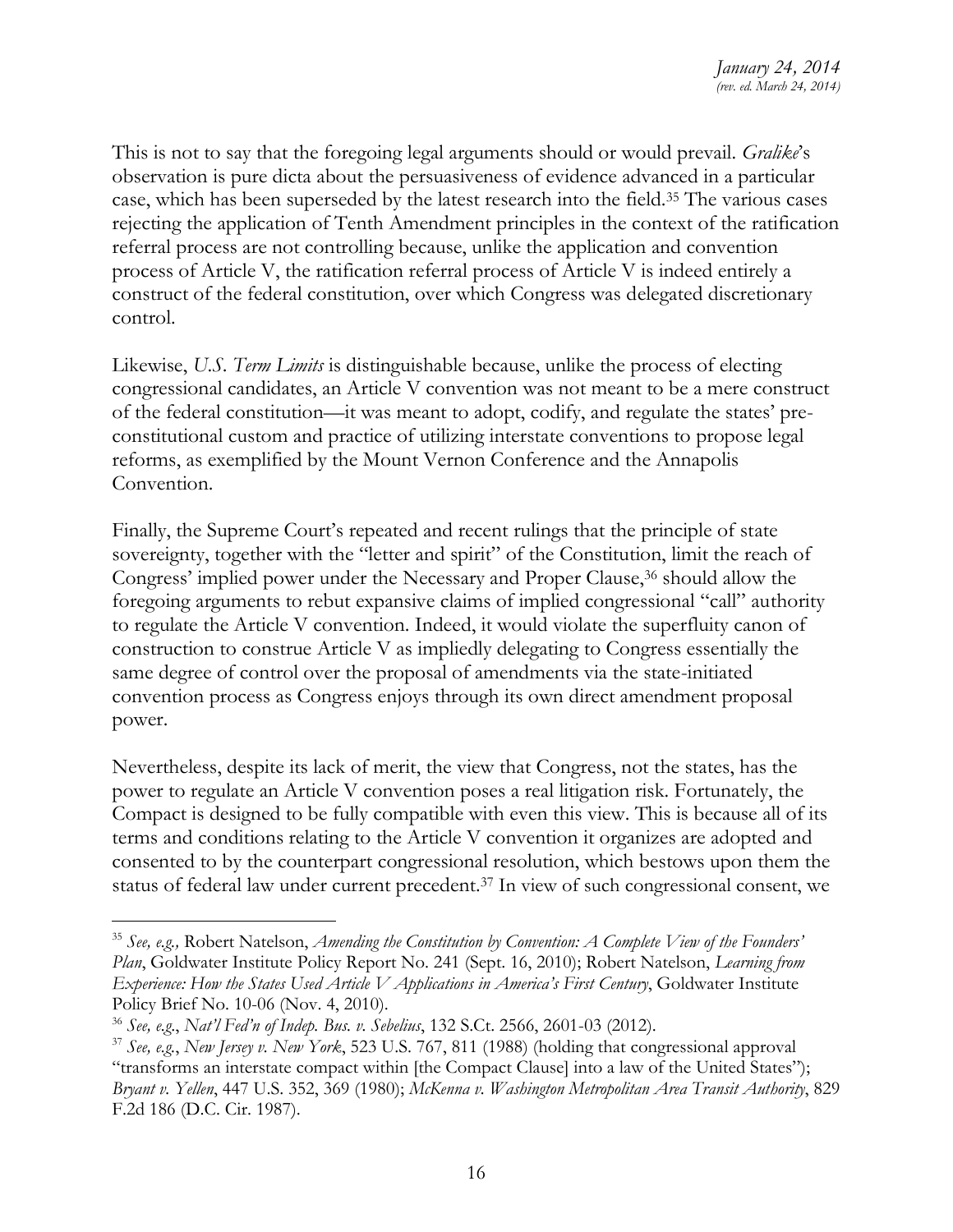can take solace in the fact that a plurality of the Supreme Court has regarded a challenge to congressional action in the Article V process as raising non-justiciable political questions. <sup>38</sup> This suggests that any challenge to the Compact could be defended on such grounds once the congressional resolution sets the Compact's convention and ratification process in motion. While it is possible that a lawsuit would be brought before such congressional consent is obtained, it is unlikely such a lawsuit would be ripe enough for judicial resolution. This is because it would be incredibly speculative for anyone to claim a concrete injury from the limited agenda and voting rules of the Compact which do not become effective before Congress calls the convention in accordance with the Compact.

#### <span id="page-17-0"></span>**6. Are the States prohibited from joining the Compact before Congress impliedly consents to it in the counterpart congressional resolution?**

No. Although Article I, Section 10, of the U.S. Constitution provides that states may not enter into compacts without the "consent" of Congress, the Supreme Court has held for nearly 200 years that congressional consent to interstate compacts can be given expressly or impliedly, both before or after the underlying agreement is reached.<sup>39</sup>

While it is true that the Compact Commission is meant to go live after two states join the Compact (Article IV, section 9), the Compact Commission is purely a logistical entity with no substantive powers whatsoever until Congress consents to the compact in its call. Furthermore, the compact is designed through conditional enactments and express provisions to prevent member states from taking any action in the Article V process that they do not have the inherent power to control independently of Congress, prior to receiving implied congressional consent. For example, the pre-ratification is made subject to a conditional enactment that makes its effectiveness entirely contingent on: a) the convention proposing the balanced budget amendment; and b) Congress selecting legislative ratification of that proposed amendment (see Article IX, section 2). These contingencies obviously may never occur, and if they do not occur, the pre-ratification will never be effective. If the pre-ratification is never effective, the amendment cannot trench on Congress' exclusive role in the ratification process or federal budgetary powers. Indeed, because of the foregoing conditional enactment, the ratification will go live (if it ever goes live) only in the precise sequence required by the text of Article V. Moreover, member states are prohibited from participating in the convention organized by the compact before the convention is called by Congress "in accordance with the Compact" (see Article VIII, section 1(a)). Accordingly, there is no reason to conclude that States would be prohibited from joining the Compact before Congress impliedly consents to it in the counterpart congressional resolution.

<sup>38</sup> *See Coleman v. Miller*, 307 U.S. 433 (1939).

<sup>39</sup> *Cuyler v. Adams*, 449 U.S. 433, 441 (1981); *Wharton v. Wise*, 153 U.S. 155 (1894); *Virginia v. Tennessee*, 148 U.S. 503, 521 (1893); *Green v. Biddle*, 21 U.S. 1, 39-40 (1823).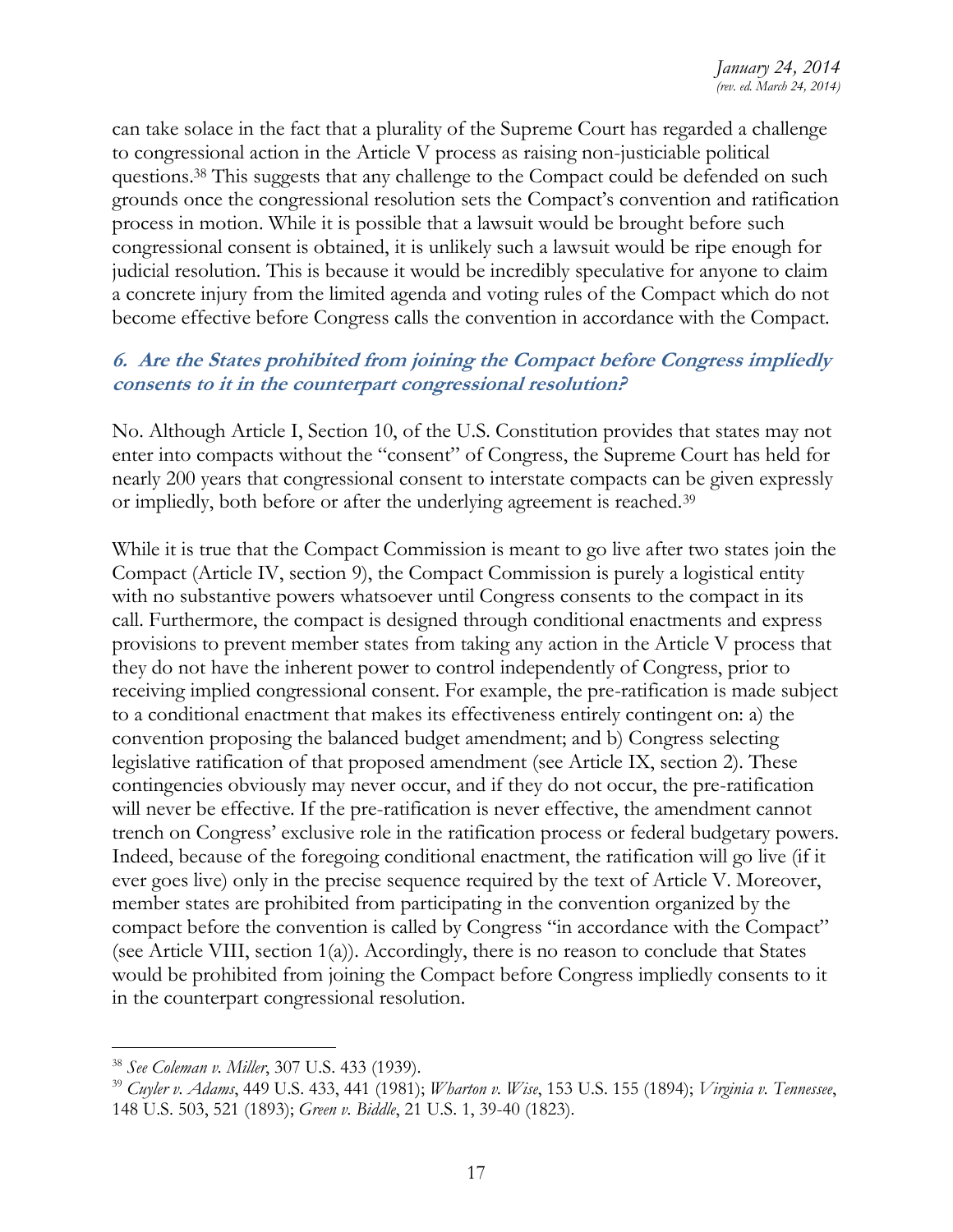#### <span id="page-18-0"></span>**7. Can the Compact Commission and Administrator organized by the Compact operate before Congress impliedly consents to the compact in the counterpart congressional resolution?**

Yes. Prior to Congress consenting to the Compact in its convention call, the Compact Commission and Compact Administrator have only notification, lobbying and litigation defense functions that could otherwise be exercised by each member state separately without a compact. The Supreme Court ruled in *U.S. Steel v. Multistate Tax Commission*, 434 U.S. 452, 459 (1978), that congressional consent is only required for an interstate compact that attempts to enhance "states power quoad [relative to] the federal government." This means that congressional consent is not required for compacts that merely exercise the sovereign powers of the states without purporting to augment those powers relative to those of the federal government. The fact that the Compact Commission or Compact Administrator might bring "strength in numbers" and unity to the States in exercising their powers under Article V that may enhance the political chances of successfully lobbying Congress to fulfill its role in the Article V amendment process is not sufficient to render the compact a threat to federal supremacy, which would trigger the need for congressional consent for them to operate.<sup>40</sup> Consequently, the Compact Commission and Compact Administrator may operate so long as neither purports to exercise any authority infringing on congressional prerogatives, such as convening the Article V convention before the Congressional call is received.

In any event, if a court mistakenly believed the Compact Commission, which is purely a logistical entity exercising sovereign powers that could be independently exercised by member states, required congressional consent to become operative, it would be difficult to see how a court would be able to do more than delay the operations of the Commission until congressional consent was received. This is because, as provided in Article X, section 5, the effective date of any provision in the Compact is the latter of the specified effective date or the earliest date the provision is permitted to become effective by law. At the absolute worst, a court would only have authority to sever the Article creating the Commission, and related contractual provisions, if it followed its obligation under the severance clause of Article X, section 6, to construe the Compact as reciprocal legislation. This is because the remaining articles could all be enacted jointly or independently as free-standing legislation without a compact.

<sup>40</sup> *U.S. Steel*, 434 U.S. at 479 n. 33.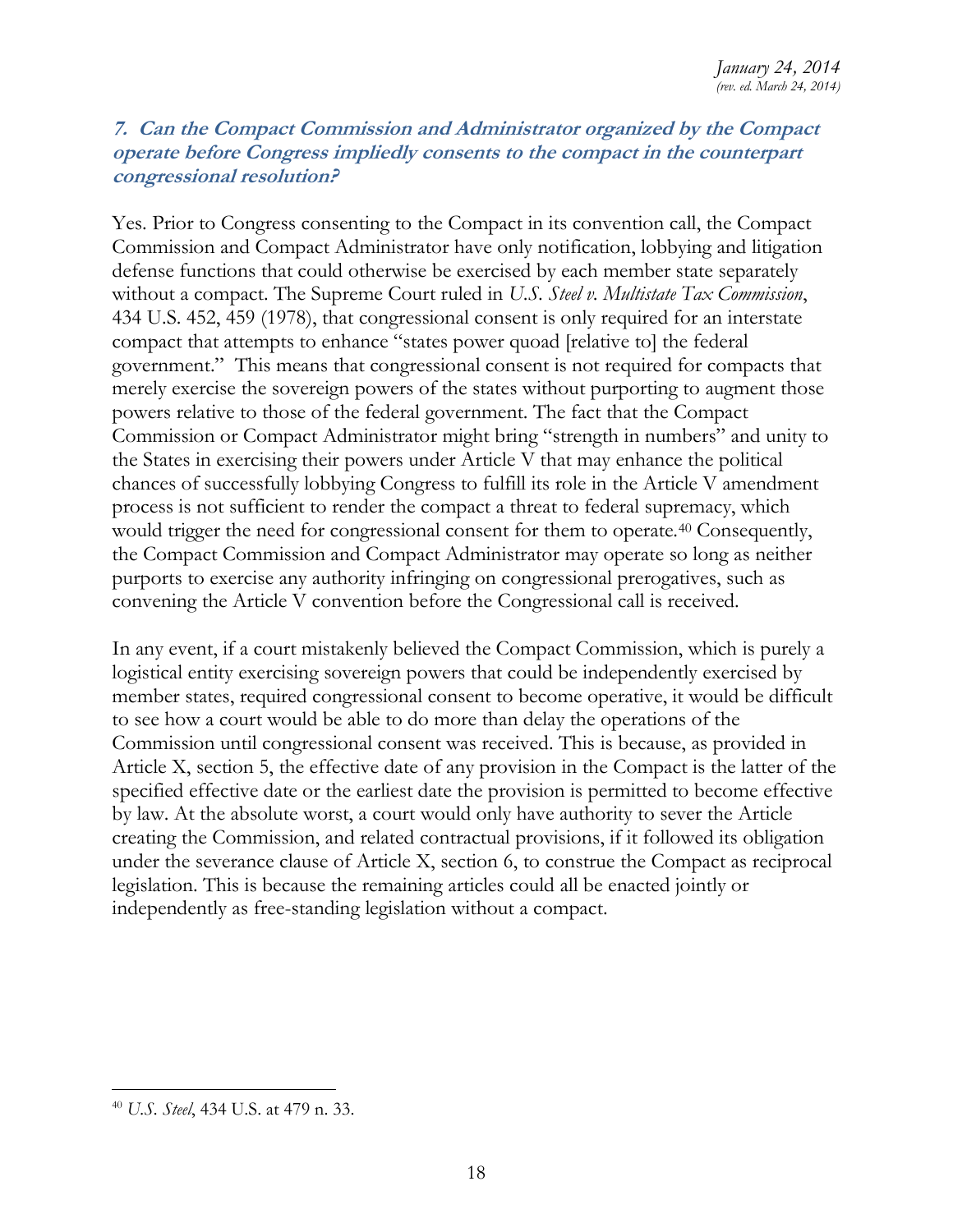#### <span id="page-19-0"></span>**8. Is the President required to appoint with the advice and consent of the U.S. Senate the Compact Administrator and the members of the Compact Commission, which are organized by the Compact?**

No. The Compact Commission is populated by appointees of the first three member states, and it may be expanded to include appointees of all member states. It thus constitutes an agency *of the compacting states*, not of the federal government.<sup>41</sup>

#### <span id="page-19-1"></span>**9. Is the President required to sign and approve the counterpart congressional resolution calling the Article V convention in accordance with the Compact? 42**

No. The text of the Compact Clause (Article I, Section 10, of the U.S. Constitution) articulates no role for the President in granting consent to interstate compacts, and no case actually holds that congressional consent to an interstate compact requires presidential approval. Moreover, the President has no role in the Article V process, which confers power exclusively upon state legislatures, conventions of the states, in-state conventions, and Congress.<sup>43</sup> Furthermore, where the Constitution is silent or ambiguous, the Supreme Court has ruled that presidential presentment applies only to congressional actions that are equivalent to ordinary lawmaking.<sup>44</sup> The counterpart congressional resolution giving implied consent to the Compact, however, would only exercise Congress' call and ratification referral powers under Article V. Neither of these powers are equivalent to ordinary lawmaking. They constitute administrative powers exclusively conferred upon Congress in the Article V amendment process, which simply coordinate and facilitate legislative action, much like the power conferred by the Constitution upon each House of Congress to determine its own rules. Accordingly, presidential presentment is not required for the passage of the counterpart congressional resolution because it does not involve congressional action that is equivalent to ordinary lawmaking. Significantly, the Supreme Court has already ruled that Congress' role in the Article V amendment process does not implicate Presidential presentment.<sup>45</sup> Although this was in the context of congressionally-proposed amendments, there is no reason to think that Congress' convention call or ratification referral powers would be treated differently if exercised by way of a resolution giving implied consent to an interstate compact.

<sup>&</sup>lt;sup>41</sup> Seattle Master Builders v. Pacific Northwest Electric, 786 F.2d 1359, 1371 (9th Cir. 1986).

<sup>&</sup>lt;sup>42</sup> For clarity, the original analysis responding to this question has been revised and consolidated.

<sup>43</sup> *Consumer Energy Council of Am. v. FERC*, 673 F.2d 425, 460 (D.C. Cir. 1982); Special Constitutional Convention Study Committee, American Bar Association, *Amendment of the Constitution by the Convention Method under Article V* 25 (1974).

<sup>44</sup> *Ins v. Chadha*, 462 U.S. 919, 951 (1983); *Myers v. United States*, 272 U.S. 52, 123 (1926).

<sup>45</sup> *Hollingsworth v. Virginia*, 3 U.S. 378 (1798).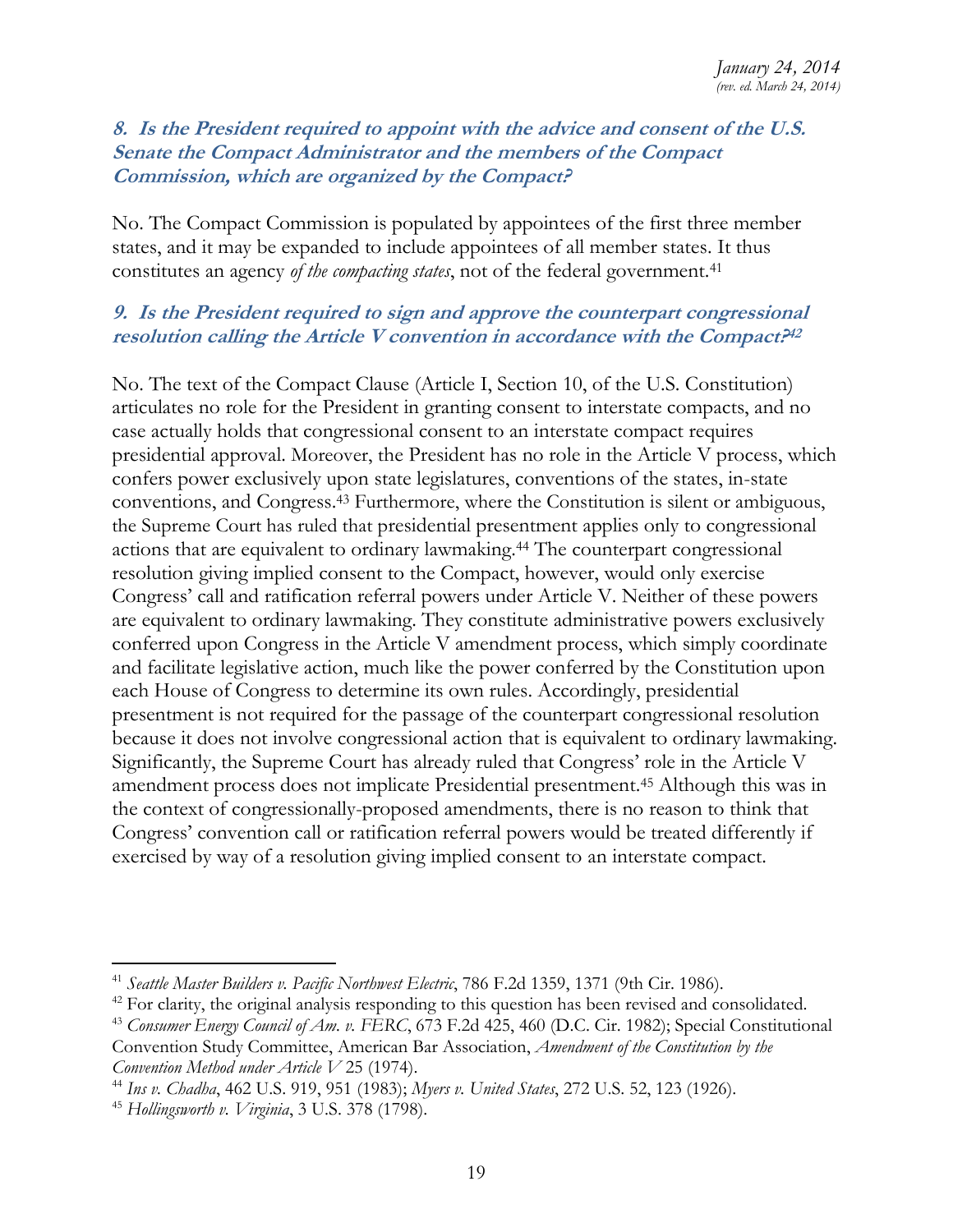#### <span id="page-20-0"></span>**10. Does the Compact violate the rule against entrenchment by refusing to allow the withdrawal of member states after 38 states join it?**

No. After 38 states join the Compact, no member state may withdraw without unanimous consent of all member states. In effect, the membership of the compacting state will be entrenched from repeal by future legislatures until the Compact's proposed amendment is ratified. The goal of such entrenchment is to ensure the laser-focus of the Compact on advancing a specific amendment is maintained throughout the amendment process and to guarantee its safeguards remain state law during the entire Article V convention process.

Ordinarily, one legislative body may not entrench its legislation against repeal or modification by future legislative bodies in the same government. However, so long as they are entered into voluntarily and for a discrete purpose that does not substantially impair a state's sovereign power, compacts (like contracts) can and do entrench the decisions of the adopting legislative body under the supremacy of the U.S. Constitution's Contracts Clause, which guarantees contractual obligations against state legislative impairment. As a result, "a state can impose state law on a compact organization only if the compact specifically reserves its right to do so."<sup>46</sup> This has been the law for over 100 years.<sup>47</sup> A typical example is the termination provision of the Colorado River Compact, which requires unanimous approval of all member states to terminate the compact. In the unlikely event that such entrenchment violates a member state's constitution, the Compact's severance clause provides constructional rules that a final judgment should have the effect of severing the offensive provision or causing that member state to withdraw from the Compact.

## <span id="page-20-1"></span>**11. Does it violate separation of powers doctrine for governors to serve as delegates to the Convention organized by the Compact?**

No. An Article V convention is not a branch of government, it is a gathering point for representatives of the States—and the governor is the quintessential representative of an entire State. The Compact's default selection of governors as delegates is based on the precedent of Benjamin Franklin, William Livingston and Edmund J. Randolph attending the Philadelphia Convention while serving as governors of Pennsylvania, New Jersey, and Virginia. Significantly, governors are required to take a temporary leave of absence while attending the Convention and to not exercise any gubernatorial powers during the Convention. This limitation is intended to avoid any possible separation of powers issue

<sup>46</sup> *Seattle Master Builders*, 786 F.2d at 1371.

<sup>47</sup> *Dyer v. Sims*, 341 U.S. 22, 28 (1951) ("It requires no elaborate argument to reject the suggestion that an agreement solemnly entered into between states by those who alone have political authority to speak for a state can be unilaterally nullified, or given final meaning by an organ of one of the contracting States"); *Kentucky v. Indiana*, 281 U.S. 163, 178 (1930); *Green*, 21 U.S. at 39-42.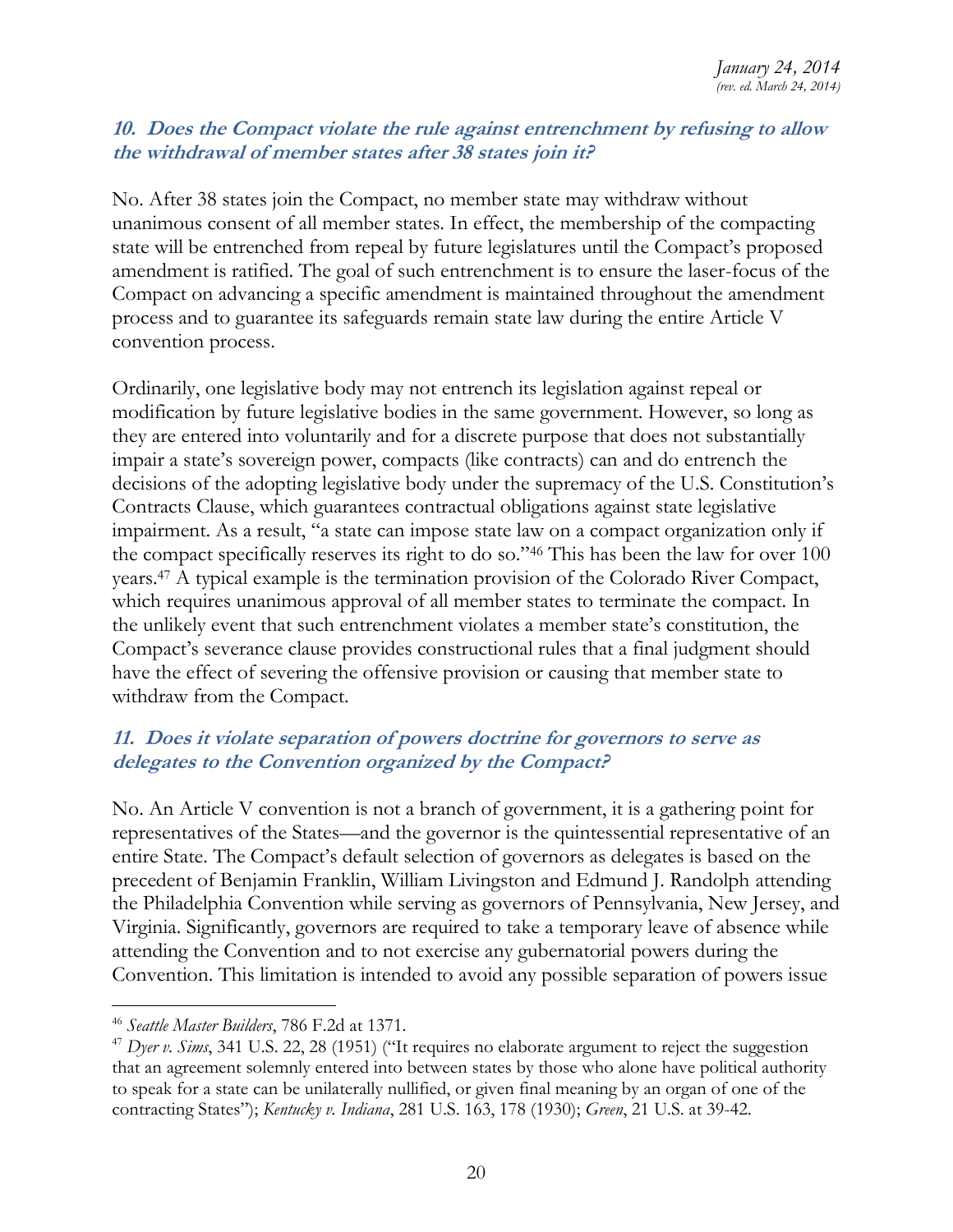with executive branch officials exercising what might be construed as legislative powers during the Convention, as well as to furnish a political safeguard of having the governor's likely political rival in charge of the state during the convention and able to direct enforcement of the Compact's provisions, which should incentivize governor-delegates to respect the Compact. With respect to governors who leave their home states to attend the convention, this provision is fully consistent with state constitutional provisions providing that when a governor leaves the state, another executive branch official (typically either the Secretary of State or Lieutenant Governor) shall exercise all gubernatorial powers. With respect to any governor who attends the convention in his or her home state, all states allow governors to take a temporary leave of absence due to temporary disability; and most states allow for other grounds for temporary leaves of absence. What constitutes disability or justification for a temporary leave of absence can be defined by state law, and the Compact's requirement that governor-delegates not exercise gubernatorial powers and take a leave of absence while attending the convention would supply an adequate legal definition of disability. As a failsafe to ensure that every member state is represented if their governor is otherwise unable to attend the convention, the Compact allows for the legislative replacement of the governor-delegate for good cause. Finally, the Compact allows member states to modify the provisions appointing governors as delegates if so desired.

# <span id="page-21-0"></span>**12. Is the Compact a prohibited treaty, alliance or confederation?**

No. The Compact cannot be classified as a prohibited treaty, alliance or confederation under Article I, Section 10, of the U.S. Constitution because it is a temporary agreement among the states organized to achieve a specific policy objective, using powers retained by or conferred upon its member states under the U.S. Constitution, without displacing or threatening to displace the federal government in any of its assigned functions.

Treaties, alliances and confederations are all types of compacts in the broadest sense of an agreement among sovereigns. But not all compacts are treaties, alliances or confederations. Although Joseph Story, in *Commentaries on the Constitution of the United States*, professed confusion over the difference between compacts and treaties, alliances and confederations in regard to what was permitted or prohibited among the states, suggesting permissible compacts deal with sovereign proprietary rights, and prohibited compacts deal with political issues, courts have subsequently rejected Story's notion that compacts are restricted to sovereign proprietary rights, and there are a number of clear dividing lines between a permissible compact and a prohibited treaty, alliance and confederation. The Compact does not cross any of those lines.<sup>48</sup>

<sup>&</sup>lt;sup>48</sup> A compact that concerns purely internal (interstate, not international) matters, like the Compact for a Balanced Budget, is clearly not a prohibited "treaty." The Constitution delegates the power to make treaties exclusively to the President with the advice and consent of the Senate. Nothing in the prohibition on State's power to make treaties suggests a different meaning was to be ascribed to the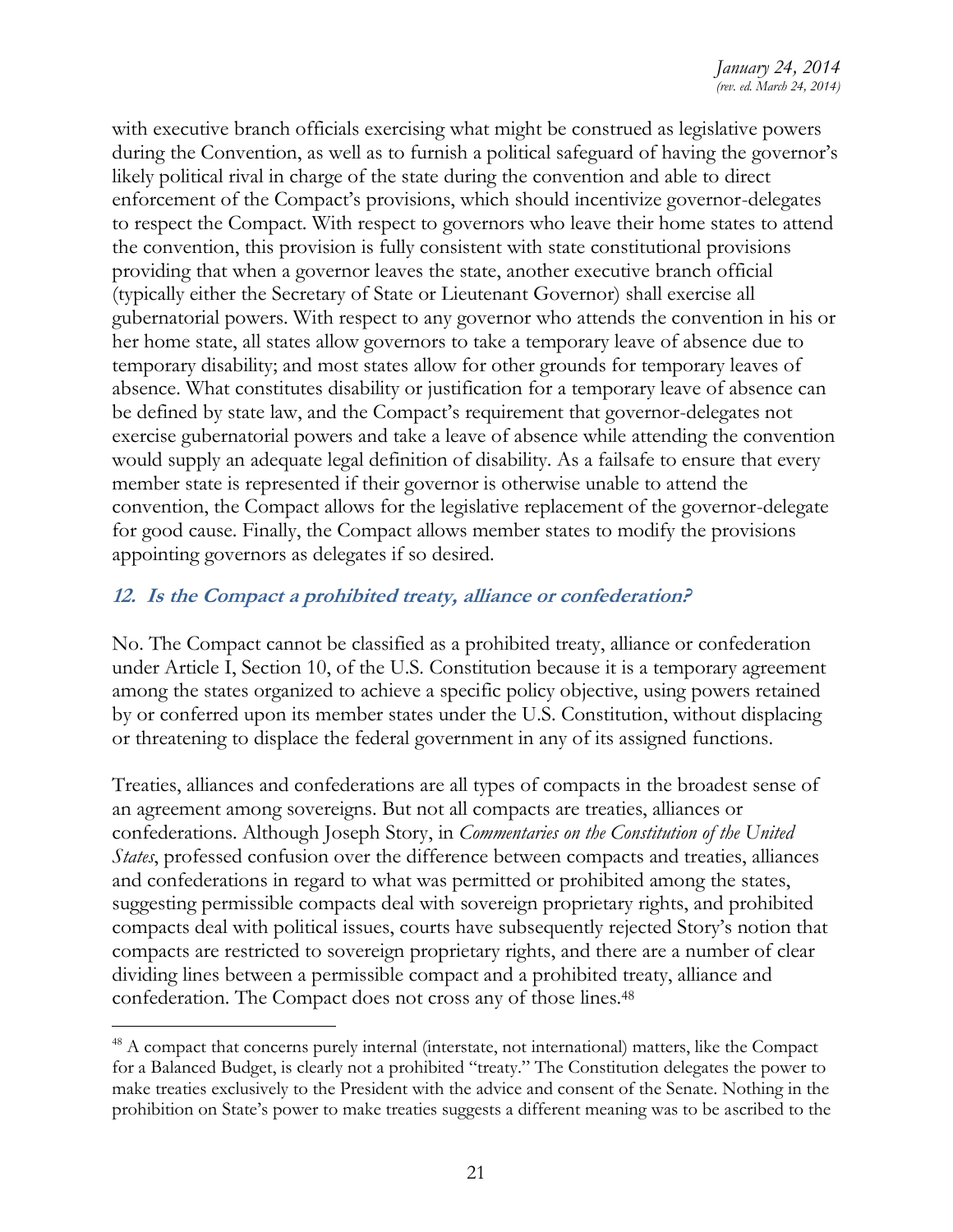Most importantly, the Supreme Court has repeatedly emphasized that the prohibition on treaties, alliances and confederations was intended "to restrain state legislation on subjects entrusted to the government of the union, in which the citizens of all the states are interested."<sup>49</sup> As a result, courts have ruled that *only* those compacts "which might limit, or infringe upon a full and complete execution by the General Government, of the powers intended to be delegated by the Federal Constitution" can possibly fall within the class of prohibited treaties, alliances and confederations.<sup>50</sup> In other words, compacts that reach agreement on the exercise of powers that States are entitled to exercise independently from the federal government, which are neither expressly prohibited to the States nor exclusively reserved to the federal government, are definitely *not* prohibited

<sup>49</sup> *Barron v. Baltimore*, 32 U.S. 243, 249 (1833).

word "treaty" in the Compact Clause. Further, it is readily apparent from a variety of founding-era sources that the word "treaty" meant and was understood exclusively as an agreement concerning external international matters with foreign nations; these sources include, but are not limited to, Farrand's and Elliot's Reports of Proceedings at the Philadelphia Convention and Federalist Nos. 15, 17, 20, 22, 64, 69, 76, and 80, all of which evidence usage of the term "treaty" to mean a compact of a very specific type—a compact among independent "nations" addressing external, international affairs, like war, peace or free trade. The Constitution's prohibition on States making treaties should therefore be construed as a corollary to the provision delegating such power exclusively to the President and the Senate. There is no case law even remotely suggesting that a compact concerning internal national and interstate matters would ever be construed as a prohibited "treaty." Furthermore, a compact that is temporary in duration, primarily aimed at a specific policy objective, and executable on its own terms upon formation is simply not what the Founders would have regarded as a prohibited "treaty," "alliance" or "confederation." This conclusion stems from the fact that the distinction between permissible and prohibited compacts, stems from Emmerich de Vattel's distinction in the Law of Nations between those sovereign agreements, which have temporary specific policy matters for their objective, "called agreements, conventions, and pactions," which are executable upon their own terms, and those sovereign agreements, called "in Latin foedus," that are indefinite or perpetual in duration and primarily aimed at securing political goals, which are prohibited. *U.S. Steel*, 434 U.S. at 462 n.12. Like a "paction" and unlike a "foedus," the Compact is not a perpetual political organization that aims at advancing the public welfare. The Compact is an agreement among the states to advance the specific policy objective of originating and ratifying a constitutional amendment. As could be replicated entirely by reciprocal legislation, it consolidates the necessary state legislation to accomplish this objective and organizes an interstate agency to handle logistics in a single bill, which is fully executable on its own terms. Any member state can withdraw from the compact at any time through appropriate legislation until 38 states join the compact; at which time, the compact is designed to quickly accomplish its goal of amending the constitution within one year. The compact commission sunsets and the Compact itself terminates when the proposed constitutional amendment is ratified. And in the event the contemplated amendment is not ratified within seven years after the first state joins the Compact, the Compact will terminate on its own terms. In short, the compact shares all of the essential features of a "paction" and none of a "foedus."

<sup>50</sup> *See, e.g*., *Union Branch R. Co. v. East Tennessee & G. R. Co*., 14 Ga. 327, 339 (1853).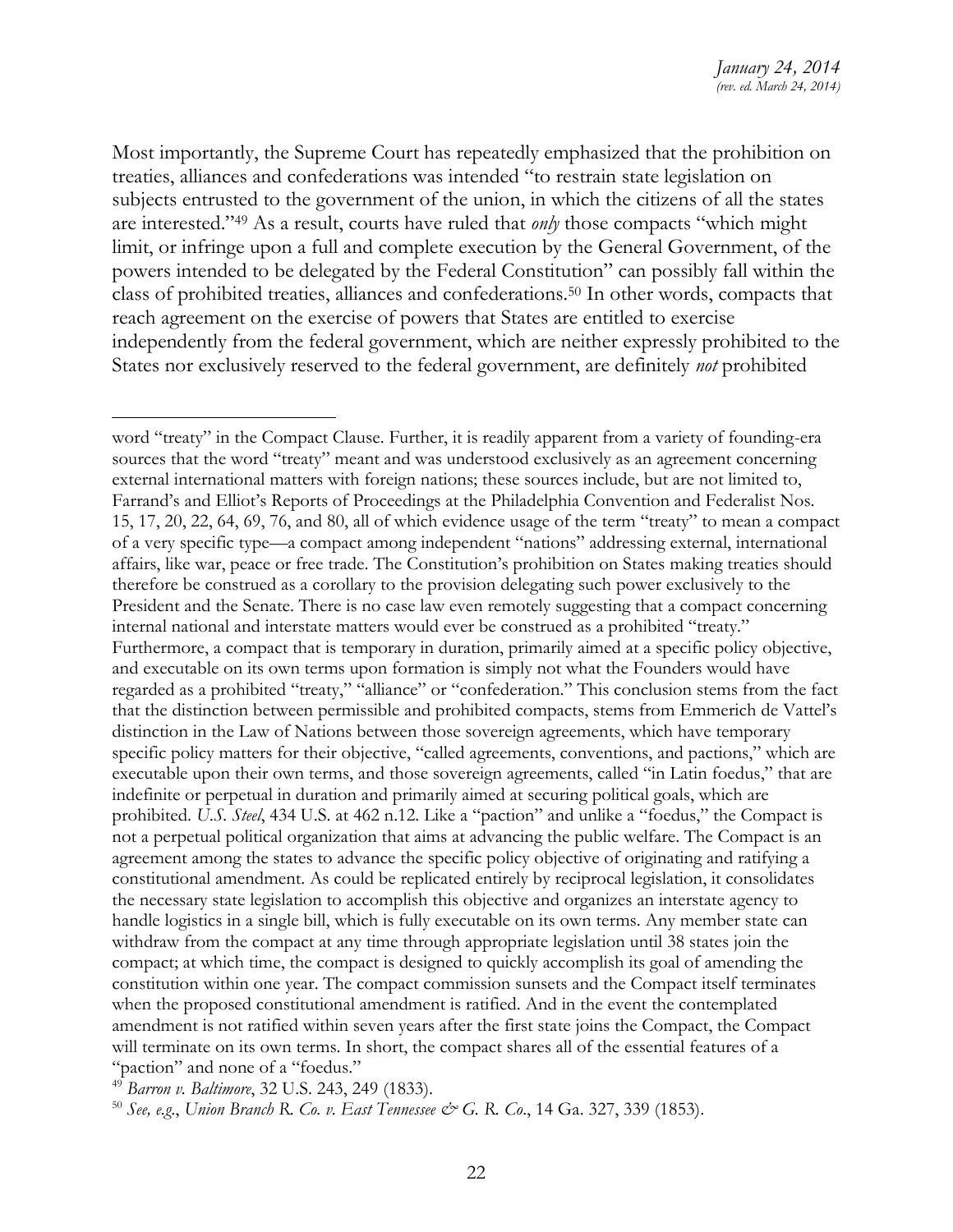treaties, alliances or confederations.<sup>51</sup> At most, such a compact might trigger the need for congressional consent if they "tend to increase and build up the political influence of the contracting States, so as to encroach upon or impair the supremacy of the United States or interfere with their rightful management of particular subjects placed under their control."<sup>52</sup>

Because the Constitution preserves and confirms the States' pre-existing sovereign power to organize interstate conventions, such as a convention for proposing amendments under Article V, there is nothing impermissible about the States utilizing an interstate compact to reach agreement on the exercise of such power.<sup>53</sup> Moreover, to the extent that the provisions of the Compact presuppose congressional action in calling the convention it organizes and referring for ratification the balanced budget amendment it contemplates, the effectiveness of those provisions is made wholly contingent on Congress first calling the convention in accordance with the Compact and prospectively referring the contemplated balanced budget amendment out for legislative ratification. The Compact for a Balanced Budget is therefore clearly differentiated from prohibited treaties, alliances and confederations in so far as the Compact does not displace the federal government in any of its assigned functions; and simply wields powers either exclusively or concurrently committed to the States under the U.S. Constitution, in precisely the manner the Founders intended, with all requisite congressional consent.

# <span id="page-23-0"></span>**13. Is the Compact's requirement of one-state/one-vote at the convention contrary to one-man/one-vote doctrine?**

No. The one-man/one-vote doctrine, established under the 14th Amendment's guarantee of equal protection, does not pose a material litigation risk to the Compact's requirement that an equal vote be assigned to each state attending the Article V convention it organizes.

The Supreme Court in *Reynolds v. Sims*, 377 U.S. 533 (1964), acknowledged that oneman/one-vote doctrine does not apply to bodies in which states are represented as states in their sovereign capacity as a result of founding-era compromises that were essential to establishing the federal government, specifically identifying the U.S. Senate and Electoral College as examples of bodies that are exempt from the doctrine. With regard to

<sup>51</sup> *See State of Rhode Island v. Com. of Massachusetts*, 37 U.S. 657 (1838); *Poole v. Fleeger's Lessee*, 36 U.S. 185 (1837) (Baldwin, J., concurring).

<sup>52</sup> *Virginia*, 148 U.S. at 518.

<sup>&</sup>lt;sup>53</sup> Although other states and the federal government may have an "interest" in the subject matter of the compact, such an interest does not render the compact a prohibited treaty, alliance or confederation when the compact simply effectuates powers retained by or conferred on the member states, which could be exercised in precisely the same way independently. *U.S. Steel*, 434 U.S. at 479 n. 33.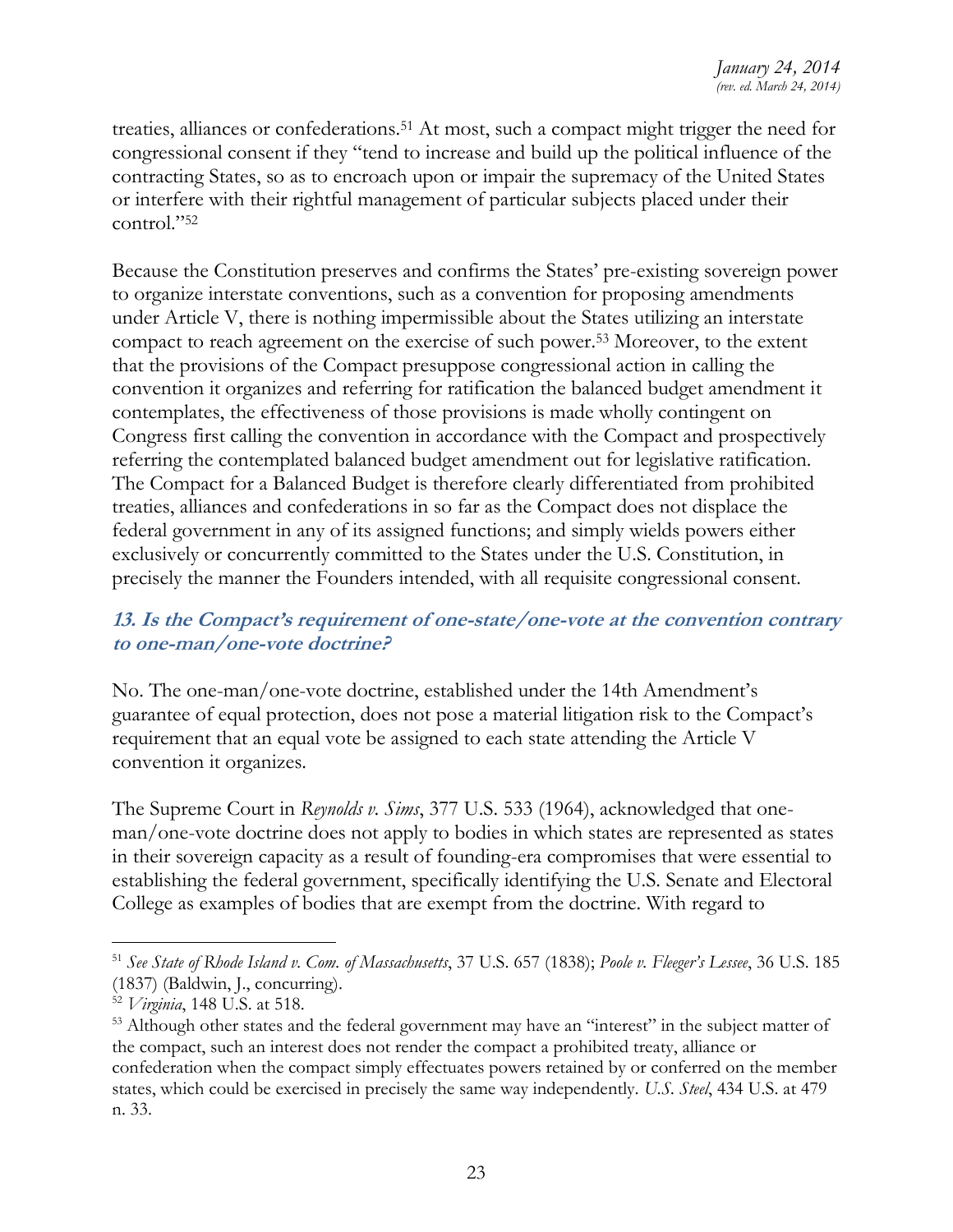governing bodies and political subdivisions of the states that are not recognized by the federal constitution, the doctrine generally applies only to bodies with general legislative or governing authority involving the application of police or taxing powers directly to an open class of numerous citizens, not a body that has only a narrow purpose that does not involve such an application of police or taxing powers. Neither of these points of law support applying one-man/one-vote doctrine to an Article V convention organized by the Compact.

First of all, it would be erroneous to apply one-man/one-vote doctrine to an Article V convention because, like the Electoral College and the Senate, an Article V convention was meant to represent the states in their sovereign capacity as a result of founding-era compromises that were essential to establishing the federal government. This is evident from the report of proceedings on September 15, 1787, when the text of Article V was finalized to address George Mason's concern that Congress not be given a monopoly over the amendment power. State control over the Article V convention process is evident from the writings of the Founders in their personal correspondence and in Federalist Nos. 43 and 85, as discussed above. The fact that states are represented as states in the Article V process is evident from the fact that proportionate representation is not an element of the trigger for an Article V convention call or the ratification of amendment proposals; and also from the fact that states as states through their legislatures apply for a convention and states as states through their legislatures or instate conventions ratify any amendment. Finally, the conclusion that an Article V convention was meant to represent the states as states is evident from the fact that the Founders would have only been familiar with conventions in which the states were represented as states, such as the Philadelphia Convention and the preceding twelve or more interstate and inter-colonial conventions that led into the Philadelphia Convention.

Not surprisingly, the Supreme Court has held that the People have no direct agency in the Article V amendment process,<sup>54</sup> and a number of cases have ruled that the People in their sovereign capacity have no power to influence the elements of the Article V amendment process that are assigned to state legislatures.<sup>55</sup> Moreover, even if an Article

<sup>54</sup> The Supreme Court observed in *Dodge v. Woolsey*, 59 U.S. 331, 348 (1855), that the people of the United States, aggregately and in their separate sovereignties "have excluded themselves from any direct or immediate agency in making amendments."

<sup>&</sup>lt;sup>55</sup> Specifically, courts have rejected efforts to pass or force the passage of Article V applications through ballot measures and have also rejected the notion that legislative ratification of an amendment can be overturned through popular referenda. *See, e.g., Miller v. Moore*, 169 F.3d 1119 (8th Cir. 1999); *Barker v. Hazeltine*, 3 F.Supp.2d 1088 (D.S.D. 1998); *League of Women Voters of Me. v. Gwadosky*, 966 F. Supp. 52 (D.Me. 1997); *Bramberg v. Jones*, 20 Cal.4th 1045, 86 Cal.Rptr.2d 319, 978 P.2d 1240 (1999); *Morrissey v. State*, 951 P.2d 911 (Colo. 1998); *Simpson v. Cenarrusa*, 130 Idaho 609, 944 P.2d 1372 (1997); *Donovan v. Priest*, 326 Ark. 353, 931 S.W.2d 119 (1996); *In re Initiative Petition No. 364*, 930 P.2d 186 (Okla. 1996).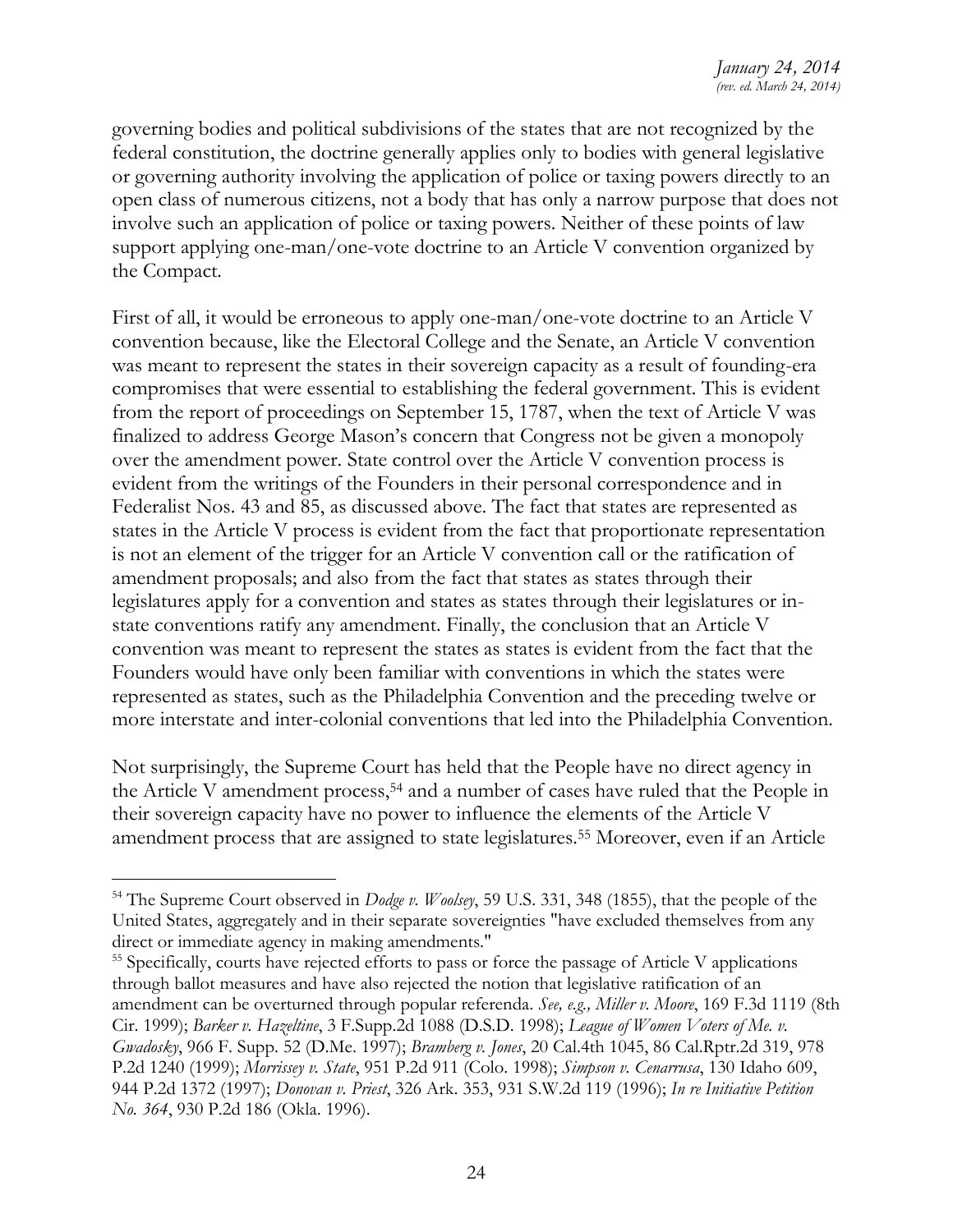V convention were wrongly analogized to a state constitutional convention, the modern trend of case law on state constitutional conventions rejects the notion that such conventions operate as a direct agency of popular sovereignty when they are organized pursuant to the provisions of existing constitutions, as would be any Article V convention.<sup>56</sup> In sum, it would be utterly inconsistent with the text, context and governing interpretation of Article V (or even state constitutional conventions) to interpret the contemplated convention for proposing amendments as anything other than a body, like the Electoral College and the Senate, which represents the states as states. As such, one-state/one-vote would be a natural rule of equal protection arising from a body constituted by and representing equal sovereigns.

Secondly, even if an Article V convention were wrongly analogized to a political subdivision of the states, an Article V convention is not a body with general legislative or governing authority, much less police or taxing powers. An Article V convention only makes proposals and its authority for making proposals is very specialized and limited. It would be more like a special district organized for a specific purpose that does not involve general legislative or police or taxing powers, which the Supreme Court has repeatedly exempted from one-man/one-vote doctrine.<sup>57</sup>

In short, in the context of states voting <u>as states</u> within a body that is meant to represent the states as states, the guarantee of equal protection does not require enforcement of one-man/one-vote doctrine; rather, equal protection is fully consistent with each state having equal sovereignty and therefore equal votes, as in the Senate and the Compact for a Balanced Budget, or any other voting arrangement upon which the states voluntarily agree as equal sovereigns, such as the arrangement found in the Electoral College or future Article V compacts.

Finally, against any erroneous expansion of one-man/one-vote doctrine to an Article V convention, the Compact is designed to support a powerful backstop argument to

<sup>56</sup> *See, e.g., State ex rel. Kvaalen v. Graybill*, 159 Mont. 190, 496 P.2d 1127 (Mont. 1972) ("There is some authoritative support for the doctrine of inherent, plenary, and sovereign power of a constitutional convention; however it is derived from early cases during the American Revolution and in the reconstruction era following the Civil War where there was no effective or established government to supervise the work of the convention. In our view, this doctrine is not applicable to present conditions where, as here, the constitutional convention is called pursuant to the provisions of an existing constitution, and by enabling legislation enacted thereunder. Even in situations where the existing constitution provided no means for calling a constitutional convention, the Pennsylvania court refused to apply this doctrine of inherent plenary power.") (citing *Woods's Appeal*, 75 Pa. 59 (1874); *Wells v. Bain*, 75 Pa. 39 (1874)); *accord Gaines v. O'Connell*, 305 Ky. 397, 204 S.W.2d 425 (Ky. 1947) (citing *Staples v. Gilmer*, 183 Va. 613, 33 S.E.2d 49 (1945)); *Snow v. City of Memphis*, 527 S.W.2d 55 (Tenn. 1975)).

<sup>57</sup> *See Salyer Land Company v. Tulare Lake Basin Water Storage District*, 410 U.S. 719 (1973); *Ball v. James*, 451 U.S. 355 (1983).